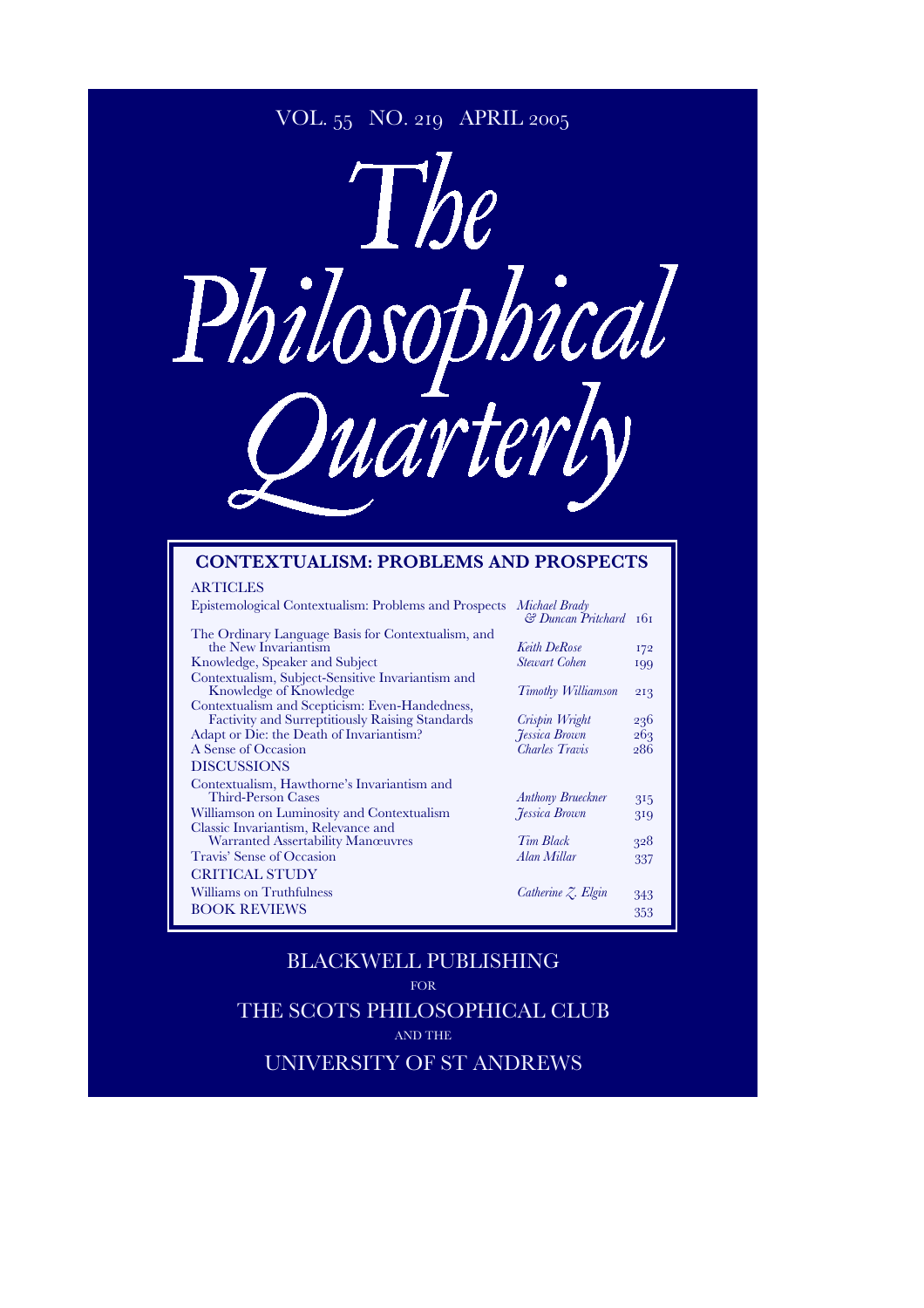# A SENSE OF OCCASION

# BY CHARLES TRAVIS

*A continuous Oxford tradition on knowledge runs from John Cook Wilson to John McDowell. A central idea is that knowledge is not a species of belief, or that, in McDowell's terms, it is not a hybrid state; that, moreover, it is a kind of taking in of what is there that precludes one's being, for all one can see, wrong. Cook Wilson and McDowell differ on what this means as to the scope of knowledge. J.L. Austin set out the requisite foundations for McDowell to be right. McDowell has shown why the tradition, and his version of it, need to be right. But he does not accept Austin's innovation. That is a shame. For, despite McDowell's very great insightfulness, precisely that much separates him from a very powerful, and correct, view of what knowledge is.*

Some stances aim at the world: if all goes well, stance and world match. I take my pen to be on the dresser; indeed, there it is. Some stances *contain* the world: for one to *have* that stance towards something is for that thing to be so (or there). Some of these *simply* contain their object: taking them is *not* aiming at their object (which then, happily, is there to hit). John Cook Wilson saw knowledge (among other things) as a stance of this last sort. John McDowell showed why knowledge needs to be like that. But it was J.L. Austin who made the idea viable. He did it by showing how a sense of occasion is required for proper ascription of epistemic notions. This is the story of what that comes to, and why it matters.

# I. COOK WILSON'S CORE CONCEPTION

What is it for knowledge to contain its object? For Cook Wilson, there are two strands in that idea. The first is that knowledge is irreducible. In his terms, it is an unanalysable frame of mind. In a letter to H.A. Prichard, for example, he says

Perhaps most fallacies in the theory of knowledge are reduced to the primary one of trying to *explain* the nature of knowing or apprehending. We cannot *construct* knowing – the act of apprehending – out of any elements.<sup>1</sup>

<sup>1</sup> J. Cook Wilson, *Statement and Inference* (Oxford UP, 1926), p. 803.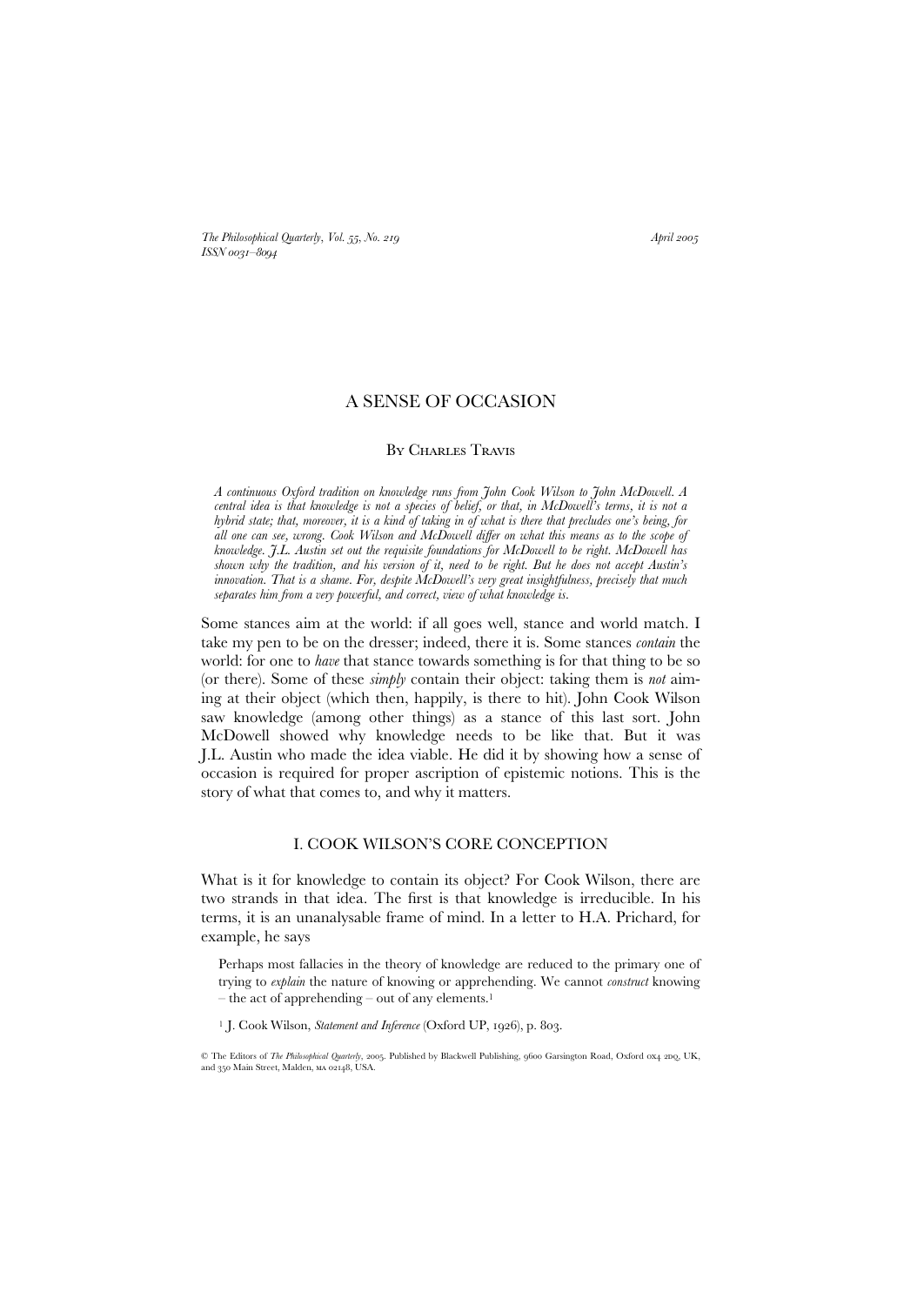As a special case of this general rule, knowledge, he insists (p. 100), is not a species of belief, or opinion:

There is no general character or quality of which the essential natures of both knowledge and opinion are differentiations.... There is no ... common mental attitude to the object about which we know or about which we have an opinion. Moreover it is vain to seek such a common quality in belief, on the ground that the man who knows that A is B and the man who has that opinion both believe that A is B. Belief is not knowledge and the man who knows does not believe at all what he knows; he knows it.

Cook Wilson insists, in fact, that when one knows, one does *not* believe. There is more in favour of that point than may at first appear. But for present purposes I will bracket it.

The main point is that believing, or thinking so, is not a highest common factor shared by knowing and *merely* thinking so. A highest common factor would be a frame of mind, or, more generally, condition, such that, under favourable circumstances, being in that frame of mind would just *be*, or just count as, knowing – say, that the kettle is on – while under unfavourable conditions it would, anyway, at least be such and such other frame of mind – say, thinking that the kettle is on, or, perhaps, one or another of such and such other frames of mind (supposing so, guessing so, being convinced, etc.). If there were such a condition, or frame, of mind – one which itself might or might not count as knowing, depending on further factors – then knowing would not as such involve recognition that those further factors were present. That is how things are on so-called 'externalist' accounts of knowledge. So it is part of the view here that no form of externalism is correct.

Cook Wilson opposes highest common factor, or 'hybrid', accounts of knowledge in passages like these:

We want to explain knowing an object and we explain it solely in terms of the object known, and that by giving the mind not the object but some idea of it which is said to be like it – an image (however the fact may be disguised) (p. 803).

It does not do to retain *simpliciter* the statement that Logic studies *thought* and that Science studies *things*, for the very vital reason that the *formula* usually conveys the implication that things are something outside thought altogether.... The *thought*, not being at all supposed to be the apprehension of the *thing*, but something selfcontained, something entirely mental and only apprehension of the thing as being an apprehension of some sort of a replica of the thing (i.e., when you push them to say what *knowledge of* or *thought about* the thing is) (p. 813).

Here it is not just a hybrid conception of knowledge, but a hybrid conception of thought, or thoughts, that is under attack: it is not as if a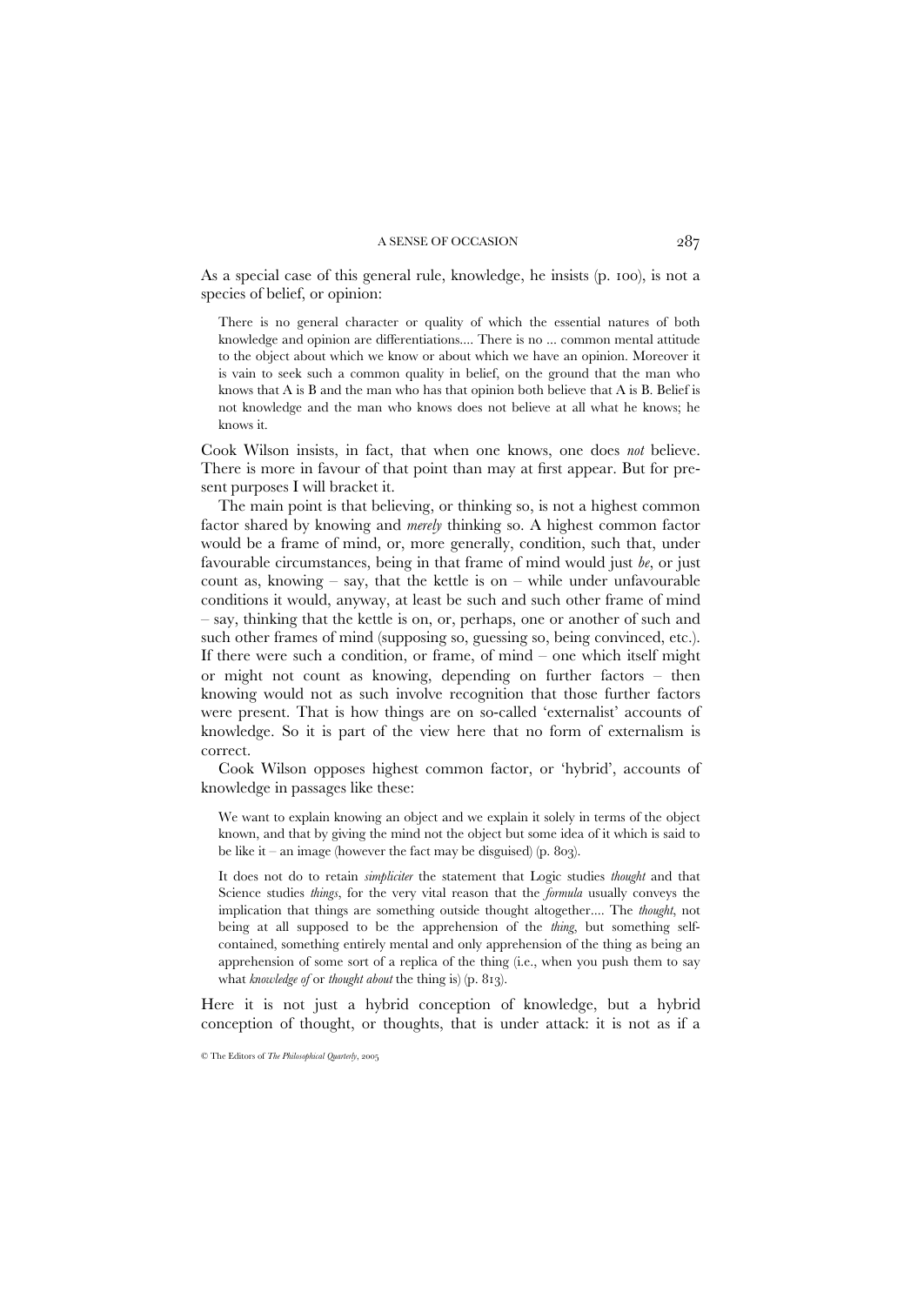thought, say, that Pia is kind, could be factored into a thought one could have anyway, without Pia, and some relation of that thought to Pia. That is a very contemporary idea. In the case of knowledge, the point can take this form: the object of knowledge – say, its being so that  $3 + 4 = 7 -$  is just part (constitutive) of that frame of mind which is knowing – say, that  $3 + 4 = 7$ . For one to be in that frame of mind is, *inter alia*, for  $3 + 4$  to equal 7. Thus does knowledge contain its object.

The second strand in Cook Wilson's conception is the idea that knowledge is unmistakable: if *N* knows that *p*, then what he sees as to whether *p* leaves no possibility (for him) that  $p$  is not so. To see enough of how things are to qualify as knowing that  $\beta$ , one must see no less than  $\beta$  itself. He says, for example  $(p. 100)$ ,

In knowing, we can have nothing to do with the so-called 'greater strength' of the evidence on which the opinion is grounded; simply because we know that this 'greater strength' of evidence of A's being B is compatible with A's not being B after all.

The point for the moment is this: if  $N$  knows that  $p$ , then he could not have the grounds he does for taking it that  $p$  while  $p$  was not so. There is simply *no* such possibility, not even a very remote or outlandish one. We can see this as rejecting a Lockean suggestion: that knowledge may be merely 'certainty as great as our frame can attain to, and as our condition needs'.2 Consider an arithmetical case. *N* grasps certain facts – that an even number is a number divisible by  $2$ , that a prime is a number divisible only by  $I$  and itself. There is no such thing as matters being otherwise in those respects. And those facts exclude *all* possibility that 2 is not the only even prime. There is no deceptive counterpart or ringer case where they hold, but, for all that, there is another even prime. *N* also grasps how those facts mean this – he sees these facts for the proof they are. He sees, say, how any even number other than  $2$  (or o) would be divisible by  $I$  and a number other than itself – namely,  $2$  – and so would not be a prime. So it is not so that for all he sees, he could be in a ringer case, that for all he sees there remains even the slightest possibility that  $\alpha$  is not the only even prime. That what he sees does not admit of ringers is part of what he sees in seeing the facts in question as the proof they are.

Now consider a perceptual case. *N* faces a pig, and, eyes open, sees it. Suppose  $N$  grasps that he is doing that – sees what he is seeing (in this respect) for what it is. *N* thus sees there to be a pig before him. To grasp, as he does, what he thus sees is to grasp himself to see what excludes all possibility of there being no pig (for all he can see) – to grasp himself as seeing what excludes a ringer case. If *N* can be in that position, then it is

<sup>2</sup> Cf. Locke, *An Essay Concerning Human Understanding*, IV 2 viii.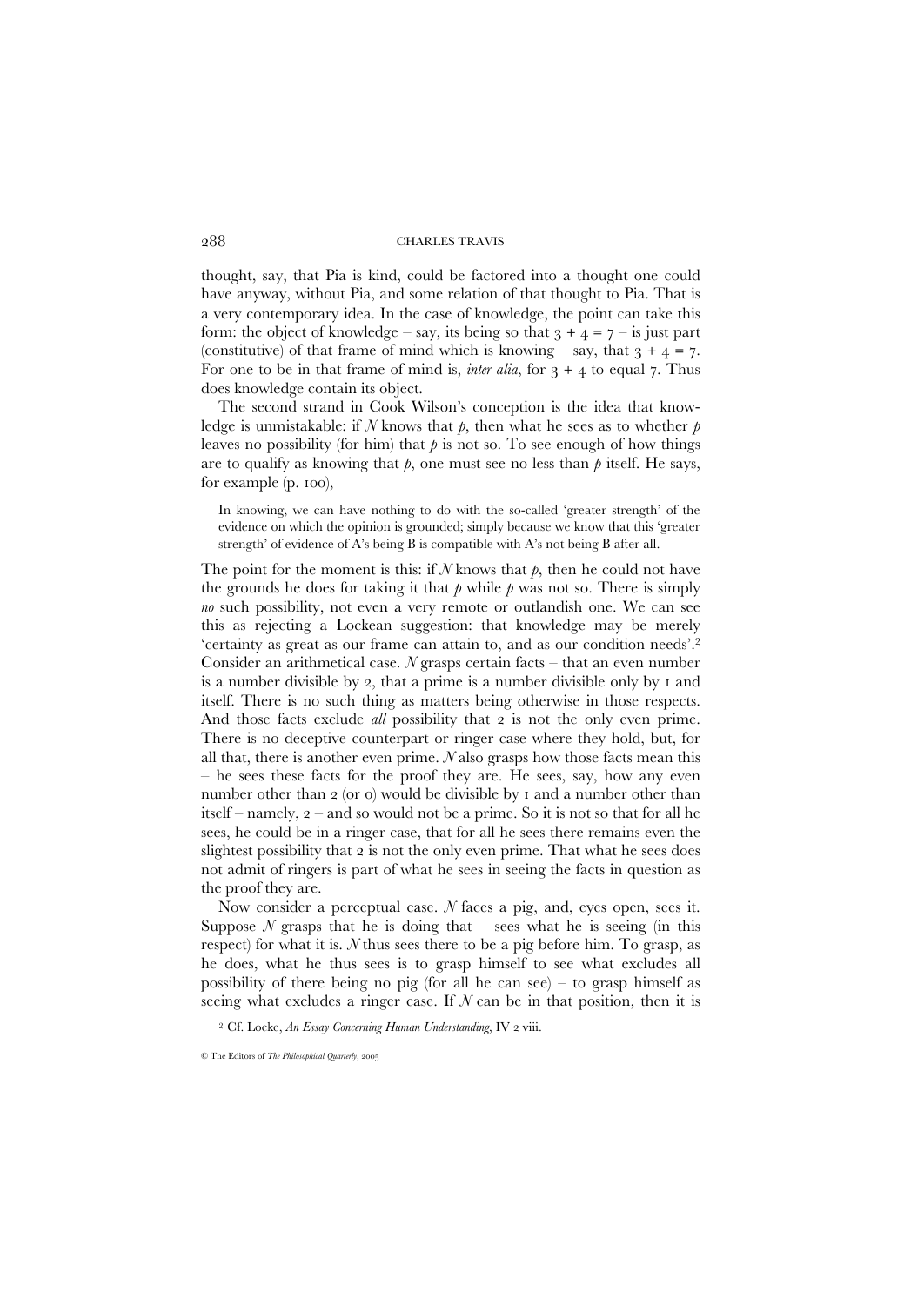as impossible that there may fail to be a pig for all he can see as it was in the arithmetical case that 2 might fail to be the only even prime for all he can see. If  $N$  can be in this position, then, in it, he knows there is a pig. If one cannot attain a position as good as this, then, on Cook Wilson's conception, one cannot know that there is a pig before one. Knowledge that one faces a pig, if available, is as unmistakable, secure, as arithmetical knowledge, if *that* is attainable. There is a describable position which, *if* attainable, would be knowing one faces a pig. Nothing less than this would do. There is (*pace* Locke) no second-class variety of knowledge.

Similarly for other sorts of knowledge. I do not know that Brassens was French if for all I know he might have been a closet Belgian, no matter how remote that possibility may be. As we ordinarily think of things, I *may* be in a position to dismiss such a suggestion about Brassens as nonsense. What I actually see of how things are may leave *no* such possibility, full stop. If, but only if, that ordinary view is sometimes right, one may know that Brassens was French. Knowing that, if possible at all, would be taking in that fact in no lesser way than one may take in facts of arithmetic.

On Cook Wilson's view, then, knowledge is never merely enough, though less than absolute, certainty. Suppose we think of evidence for *p* as something that makes  $\beta$  likely – perhaps, in the best case, extremely likely – but as something that falls short of proof as strict as in the arithmetical case, something that merely gives  $p$  some probability less than  $I$ . Thus, on his view, having even the very best evidence for *p* will not, so far as that goes, count as knowing that *p*. Some may think that having good enough evidence is a paradigm of knowing. For those, this aspect of Cook Wilson's view may seem absurd. Austin will show why it is not. That is one face of his way of making Cook Wilson's view viable.

## II. AN ACCRETION

Knowledge incorporates its object: if I know the toast before me to be burnt, then its being burnt is part of the frame, or state, of mind I am thus in. There is nothing in that idea as such to rule out environmental knowledge. I may know that the toast is burnt if, say, I see the burnt toast, and can make out what I thus see as burnt toast. The toast's being burnt will then be part of my frame of mind in the sense so far required. But there is a further idea in Cook Wilson that does jeopardise knowledge of one's environment. It occurs in passages like these:

The consciousness that the knowing process is a knowing process must be contained within the knowing process itself  $(p. 107)$ .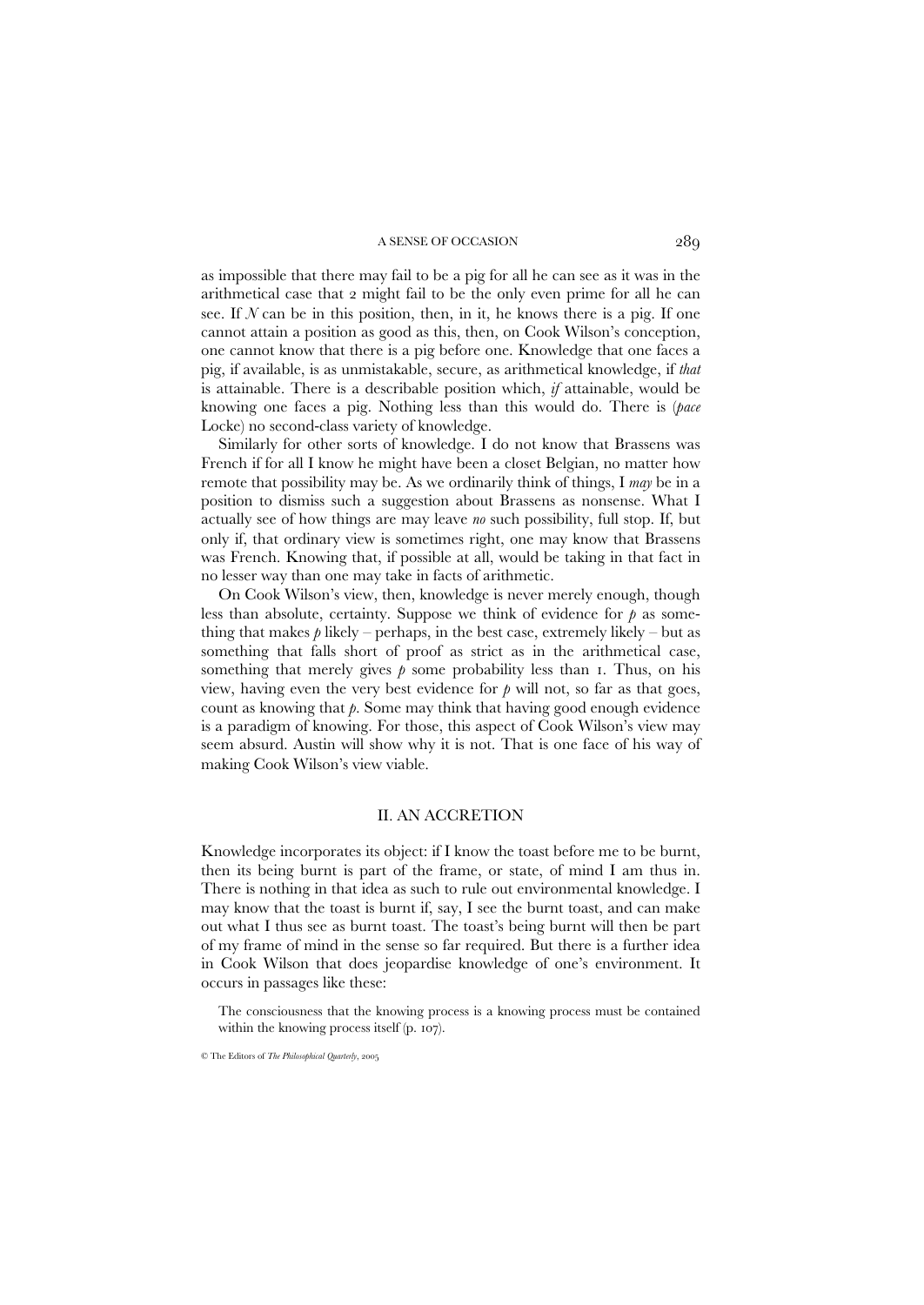[knowledge cannot be one of] two states of mind ... the correct and the erroneous one ... quite indistinguishable to the man himself. [For] as the man does not know in the erroneous state of mind, neither can he know in the other state (*ibid*.).

These passages, particularly the second, insist that there is no such thing as a ringer for knowing that  $p - a$  condition which, if *N* were in it, would be indistinguishable to him from the condition in which he is in knowing that *p*. *N* would not know that *p* if not-*p*. So this means that *N* knows that  $p -$  is in the right condition – only if there is no such thing as a ringer for his situation with respect to  $p - a$  situation in which not- $p$ , but which, were he in it, he could not distinguish from his actual one in knowing that *p*. Conversely, in the knowing state, *N* can distinguish his condition from all conceivable states in which not-*p*. I will call this Cook Wilson's distinguishability principle, or, for short, *the accretion*. It insists on much more than just that knowledge must be unmistakable, or that it simply contains its object. And it spoils the account.

Given the principle, what sorts of things might one know? Arithmetical facts, one might suppose. What that would take, the idea would be, is a clear focus on the concepts involved – on what one means, or understands, say, by a number's being even, and by its being prime – together with a perspicuous organization of what one thus takes in. Being even – or what you understand by this – is something such that there is no such thing as being it without being divisible by two. And so on. The thought is that one's mastery of one's own concepts allows one to take in such facts in such a way that there is simply no such thing as one's being wrong about them. In Freud's phrase, in such matters we are masters in our own house. If that is so, I may get myself into a ringerless frame of mind with respect to there being only one even prime. For a ringer would be a condition in which I was mistaken as to what some understanding of mine ruled out. But that my understandings do or do not rule out such and such is something that is always transparent to me if I but focus. If this is right, then the accretion leaves (some) mathematical knowledge intact.3 Prichard suggests that with this model for knowledge in place, its scope can be extended. For example,

Consider instances: when knowing, for example, that a noise we are hearing is loud, we do or can know that we are knowing this and so cannot be mistaken, and when believing that the noise is due to a car we know or can know that we are believing and not knowing this.4

<sup>3</sup> Austin and Hilary Putnam should by now have disabused us of this idea of being masters in our own house. See, e.g., Austin, 'The Meaning of a Word', *Philosophical Papers*, 3rd edn (Oxford UP, 1979), pp.  $55-75$ .

<sup>4</sup> H.A. Prichard, 'History of the Theory of Knowledge', *Knowledge and Perception* (Oxford UP, 1950), p. 89.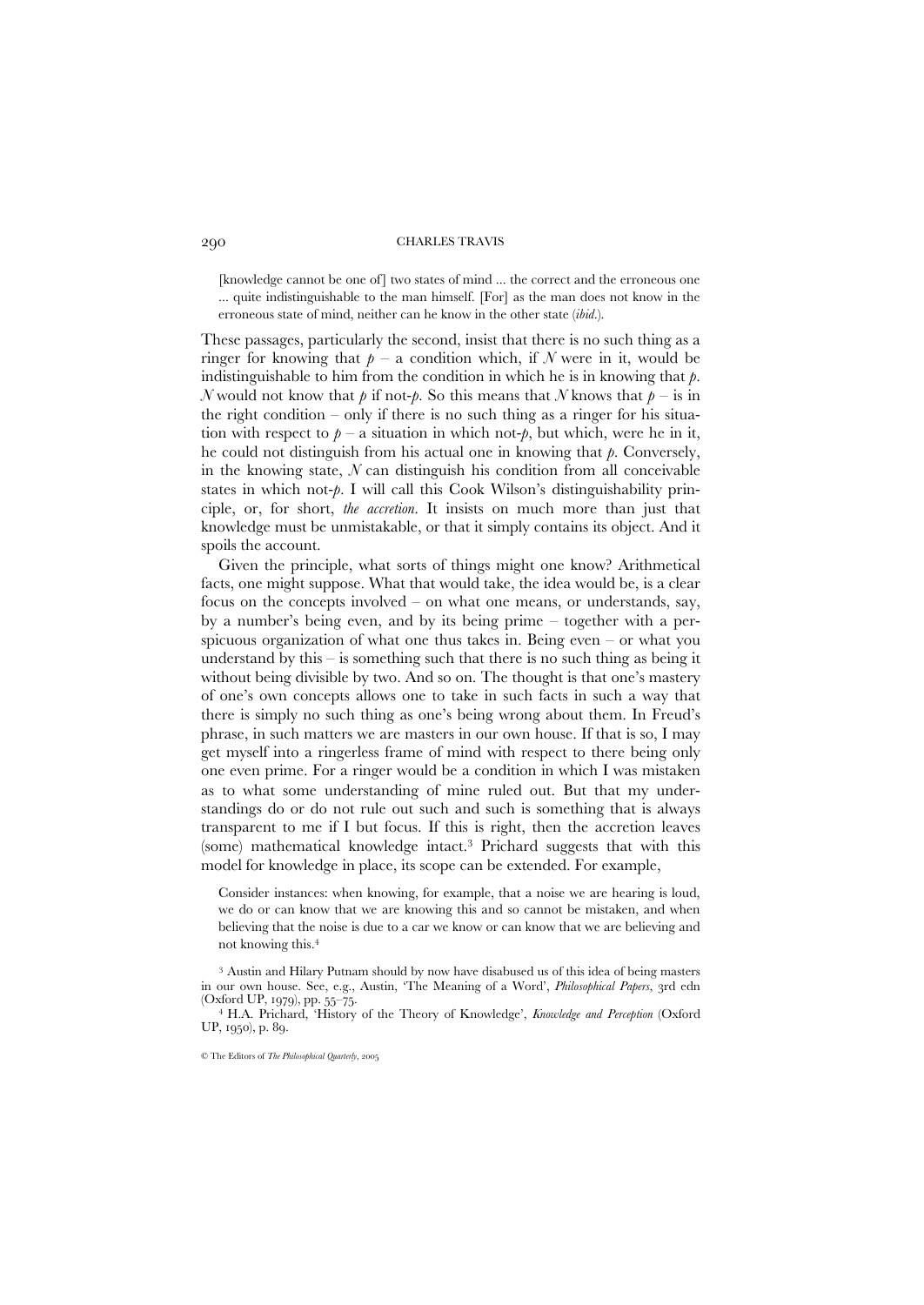As Prichard conceives things, for the noise *we hear* to be loud just is for things to seem to us a certain way. Things *seeming* that way is, as such, without prejudice to the condition of our environment. It may unproblematically be a part of our being in some state of mind. Some such state of mind would be ringerless. Such a state might be knowledge. Matters change, though, where the candidate object of knowledge is a matter of how the environment happens to be arranged. That is why knowledge that a car backfired is problematic.

Cook Wilson and Prichard both accept that the accretion means that we know much less than one might have thought. Prichard  $(p, q7)$  says, for example,

we are forced to allow that we are certain of very much less than we should have said otherwise. Thus, we have to allow that we are not certain of the truth of any inductive generalization, e.g., that all men are mortal, or that sugar is sweet, for we are not *certain* that anything in the nature of a man requires that he shall at some time die; we are not even certain that the sun will rise tomorrow.

What leads him to this is the idea that

when we know something we either do, or by reflecting can, know that our condition is one of knowing that thing, while when we believe something, we either do or can know that our condition is one of believing, and not of knowing: so that we cannot mistake belief for knowledge or *vice versa*.5

This is the accretion in a new form. The emphasis on reflection highlights the problem for environmental knowledge. Reflection alone cannot, in the nature of the case, make one privy to how one's environment is anyway – how it would be, independent of one's enjoying one's present mental states. So reflection alone cannot distinguish a state which includes some given environmental condition – the toast's being burnt, say – from one which merely seemed like that, but in which, say, it was mere illusion that the toast was carbonized – or in which there was no toast at all. The accretion thus seems to rule out knowledge of such things, at first blush to rule out environmental knowledge altogether.

The accretion installs the argument from illusion. That argument, as here understood, moves from a premise to a penultimate, and then to an ultimate, conclusion. These moves can be expressed as follows:

Premise: there is a ringer for  $N$ 's situation with respect to  $p(\theta)$ 

Penultimate conclusion: *N* might be (for all he can tell/see) in a ringer situation with respect to *p* (*o*)

<sup>&</sup>lt;sup>5</sup> *Op. cit.*, p. 88. For Cook Wilson's rather less tidy (but perhaps more subtle) discussion of this point, see *Statement and Inference*, pp. 108-13.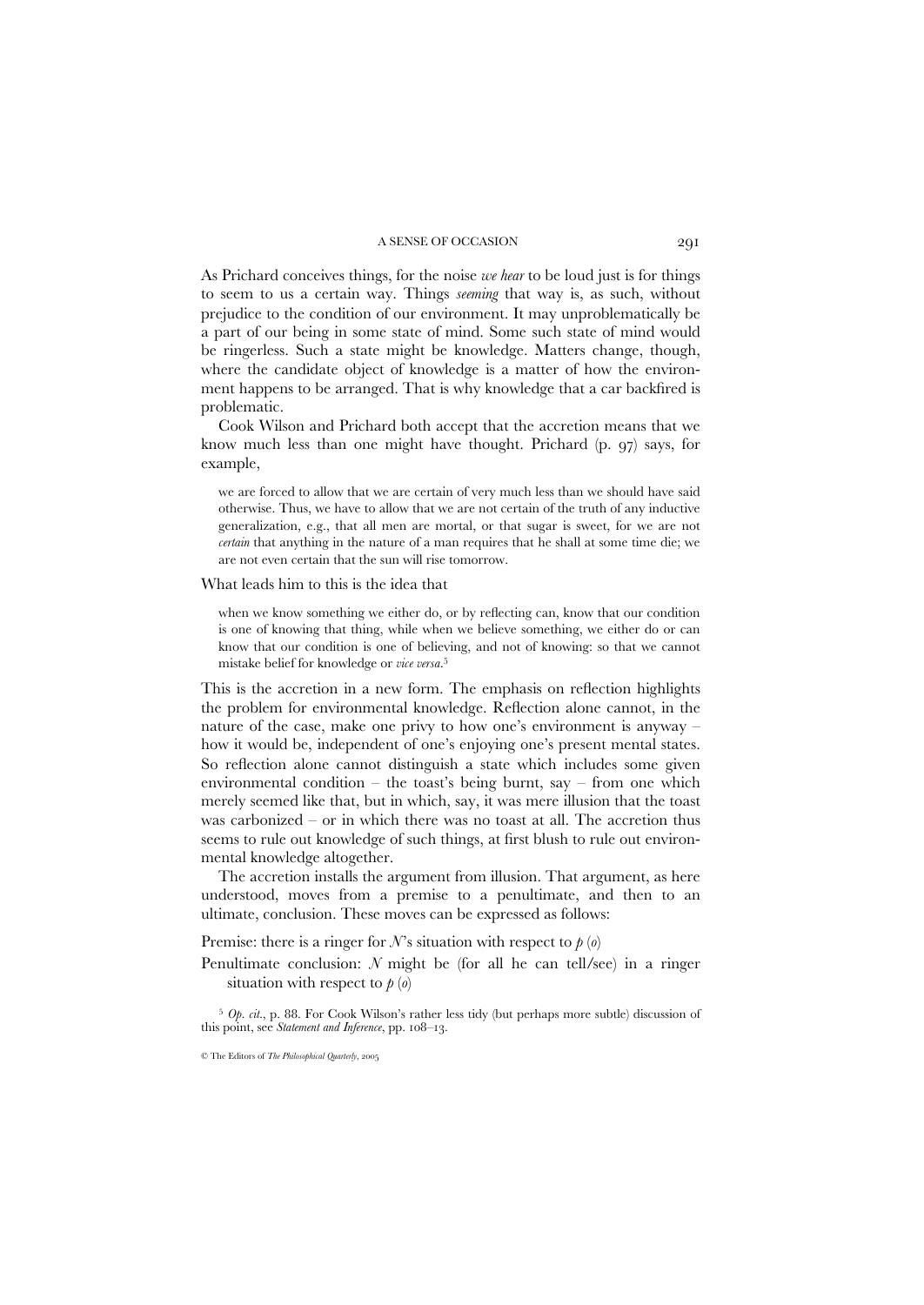Conclusion: *N* does not V that *p* (or does not V *o*) [where the values of V are such things as know (that  $p$ ), see (that  $p$ ), see  $o$  (e.g., a pig)].

When I speak of the validity of the argument, I do not mean to speak of its being licensed, or not, by some particular apodictic rules of inference. Rather, I take it, for the argument to be valid is for it to have no counterinstances – cases where the premise is true, the conclusion, or penultimate conclusion, false. If one *rejected* Cook Wilson's conception of knowledge, then one might accept the penultimate conclusion, but reject the conclusion on grounds of some supposed properties of the concepts expressed in relevant values of  $V$  – for example, on the perhaps good ground that it may be a pig one in fact sees for all that one *may* be in a ringer situation; or, in the case of knowledge, on the supposed ground that (it is part of the concept of knowledge that) one may know that  $p$ , for all that, for all one can tell, perhaps not-*p*. Within the present framework, though, the crucial move will be from premise to penultimate conclusion. It is the validity of that move, in the present sense of validity, that will be at stake in what follows.

The value of 'ringer' here depends on the target of the argument. If, as at present, it is knowledge that is in question, then what matters is that *N* should be unable, if in the ringer situation, to distinguish it from his actual one (with respect to  $p$ 's obtaining). If  $p$  is that there is a pig before him, then in the ringer, perhaps, he confronts a robotic 'pig' with artificial flesh; one cannot tell it from a pig at his distance. (You would have to be much closer and sniff carefully, or cut it open.) Again, perhaps, in the ringer, it is a peccary before him; though peccaries do not look quite like pigs, they look just like them so far as  $N$  can tell – for all he knows of what a pig looks like. In the case of seeing *o* (a *thing* that one confronts), what matters is that in the ringer things should look just as they would, or might, if *o* were present. So the robotic pig will still make for a ringer. But the peccary will not.

The crucial difference can be summed up this way: what one sees is a matter of what one is responsive to; what one knows is a matter of the quality of one's responses. If a ringer is to do the work required in the case of seeing things, then it should confront *N* with just the same things to be, by sight, responsive to. That is meant to be accomplished in this way: there is no visual feature in it but missing from the case it is a ringer for, or missing from it and present in that case – a feature whose presence or absence might be detectable by sight, and which would show the ringer up for merely that. For a ringer to do its work in the case of knowledge, there must be nothing in the case it is a ringer for to give *N*'s responses any credentials (relevant to knowledge) that they would not also have in the ringer case. That is meant to be accomplished in this way: anything present in the actual case that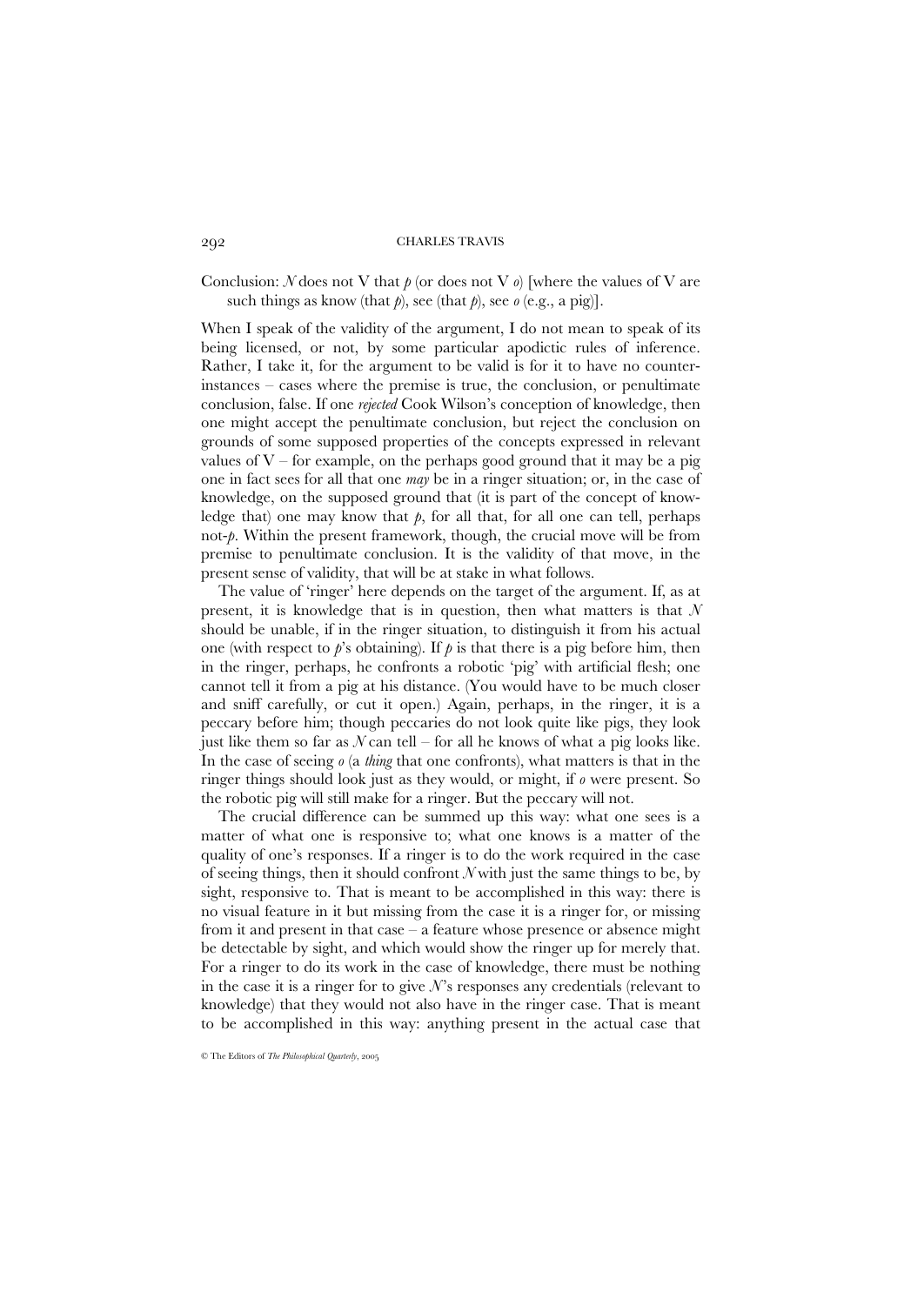might make *N*'s response well founded is also present in the ringer. The differences here point to a fundamental difference between seeing items one confronts, and knowing, or seeing, that; and warn against over-assimilating the first thing to those others, or *vice versa*.

Since it is validity that matters in what follows, it does not matter much for the present just what steps fill in the space between premise and penultimate conclusion. But a guiding idea for filler might be this: in the ringer case, one is aware of everything one is aware of as things stand, and *vice versa*. For if not, one could be aware that one was in a ringer case if one was: one would fail to be aware of something one should be if it were not a ringer, or, again, be aware of something one would not be if it were not. And if, as things stand, one is not in a ringer case, one could tell that too, since one would be aware of something one would not be aware of in a ringer case (or fail to be aware of something one would be). So, for example, in the case of seeing a pig, if there is in fact a pig before me, I am aware of no more than I would be if it were only a ringer-pig. The ringer-pig would not look any different. If it did, I could tell. And similarly, supposedly, for the case of knowing that. I do not endorse such filler. The search for filler is a search for diagnosis, for what makes this argument so seductive. For the present, though, that is a secondary issue.

With the argument in force, the prospects for knowledge of one's environment are bleak. One might resist its premise in one case or another. Norman Malcolm once suggested that it is possible to work oneself into a position such that one's understanding of what one judges in judging, say, that there is a lemon on the sideboard excludes one's proving wrong no matter what happens.<sup>6</sup> If one cuts a twist out of the lemon, and, biting on it, begins to blow bubbles, or taste soap, well, some lemons on some sideboards may behave like that, given what you meant by a lemon on the sideboard. Or else (one may insist) one has suddenly begun to hallucinate. Quine counts such policy as at least not irrational.7 But, all else aside, Malcolm's tactic does not deliver what we want. If I judge there to be a twist in my glass, I do not want to be judging what is compatible with my blowing bubbles if I bite on it. Nor do I want to have left the realm of knowledge. Resisting the *premise* thus appears a futile tactic.

McDowell dismisses the accretion:

The very idea of reason as having a sphere of operation within which it is capable of ensuring, without being beholden to the world, that one's postures are all right ... has

<sup>6</sup> N. Malcolm, 'Knowledge and Belief', in his *Knowledge and Certainty* (Englewood Cliffs: Prentice Hall, 1963).

<sup>7</sup> See the last section of 'Two Dogmas of Empiricism', in *From a Logical Point of View* (Harvard UP, 1953).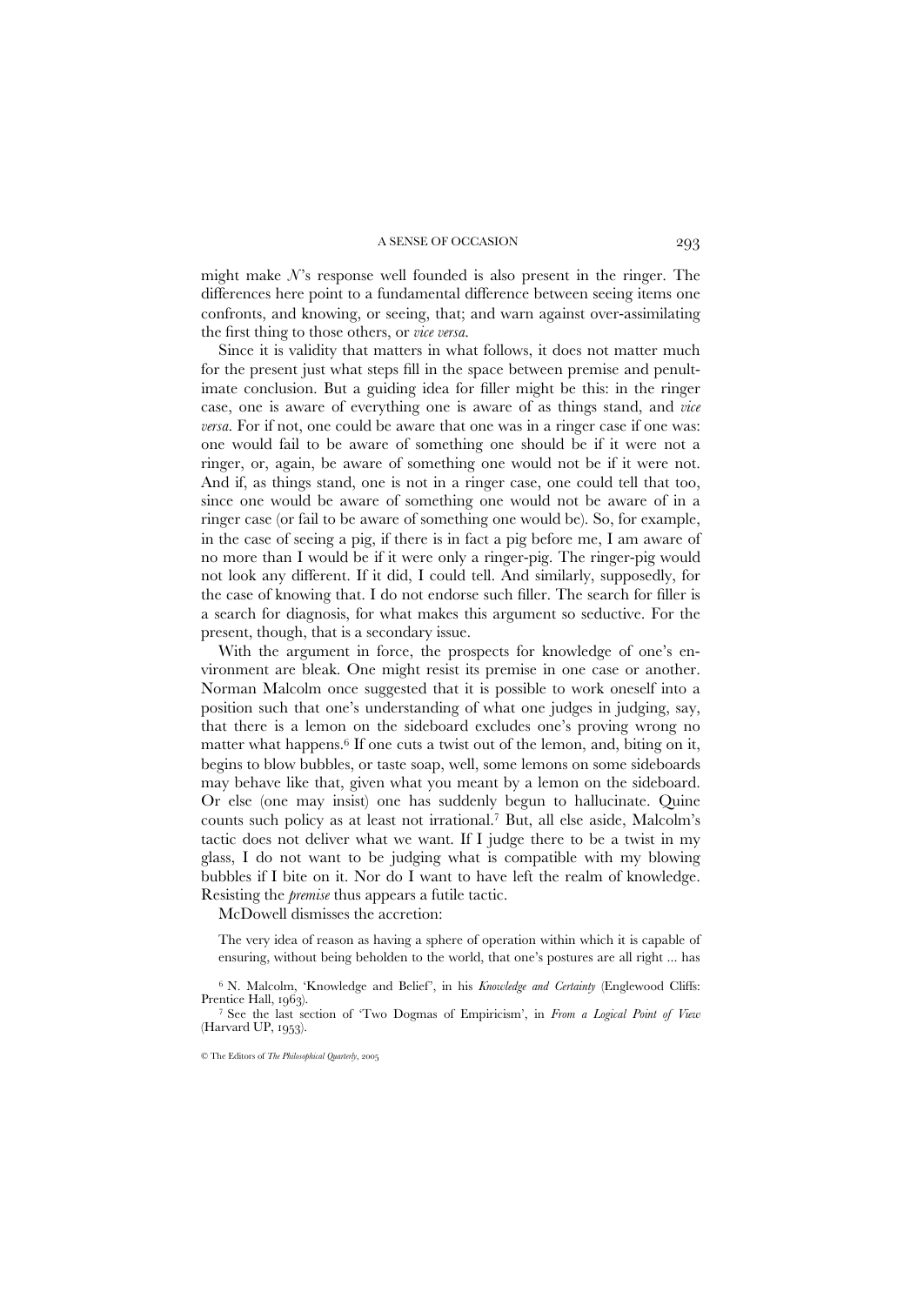the look of a fantasy, something we spin to console ourselves for the palpable limits of our powers.8

Here McDowell is the very voice of reason. The accretion is *not* something with which we might live. But how do we earn our right to dismiss it? The idea of ringers deals only in the possible. It does not involve us with such things as talking teapots, or with any form of magic. If I am now staring down at a pig at close range, I think I do need to admit that it would be possible for there to be an animated dummy pig, so realistic that I could not tell it from the real thing by looking (even if, to my knowledge, no one has ever made one). But then just why is it not possible that my situation is a ringer, for all I can see or tell? If there are such possibilities, then with what right do I deny that I might be in such a ringer situation? At this point, we turn to Austin.

# III. AUSTIN'S REVOLUTION

Austin joins Cook Wilson in rejecting the Lockean idea that knowledge may consist in mere 'certainty as great as our frame can attain to, and as our condition needs'. He differs, though, on where more than that is available. He says, for example,

The quotation from Locke, with which most people are said [by Ayer] to agree, in fact contains a strong *suggestio falsi*. It suggests that when, for instance, I look at a chair a few yards in front of me in broad daylight, my view is that I have (*only*) as much certainty as I need and can get that there is a chair and that I see it. But in fact the plain man would regard doubt in such a case, not as far-fetched or over-refined or somehow unpractical, but as plain *nonsense*.9

On its face this is a remark about what the plain man thinks; about, in some sense, what we are prepared to say. The significance of such remarks must yet emerge. But suppose, *pro tem.*, that Austin may be in a situation where it really is just *plain* nonsense to (try to) suppose that he is not seeing a chair, or that there (perhaps) is none. Then the penultimate conclusion of the argument from illusion does not hold; so there is not that barrier to Austin's counting as knowing, in Cook Wilson's demanding sense, that there is a chair before him. If, in such a situation, someone were to suggest that Austin might be mistaken, he would be talking nonsense, *not* suggesting what was so.

<sup>8</sup> J. McDowell, 'Knowledge and the Internal', in *Meaning, Knowledge and Reality* (Harvard UP, 1998), p. 405.

<sup>&</sup>lt;sup>9</sup> J.L. Austin, *Sense and Sensibilia* (Oxford UP, 1962), p. 10.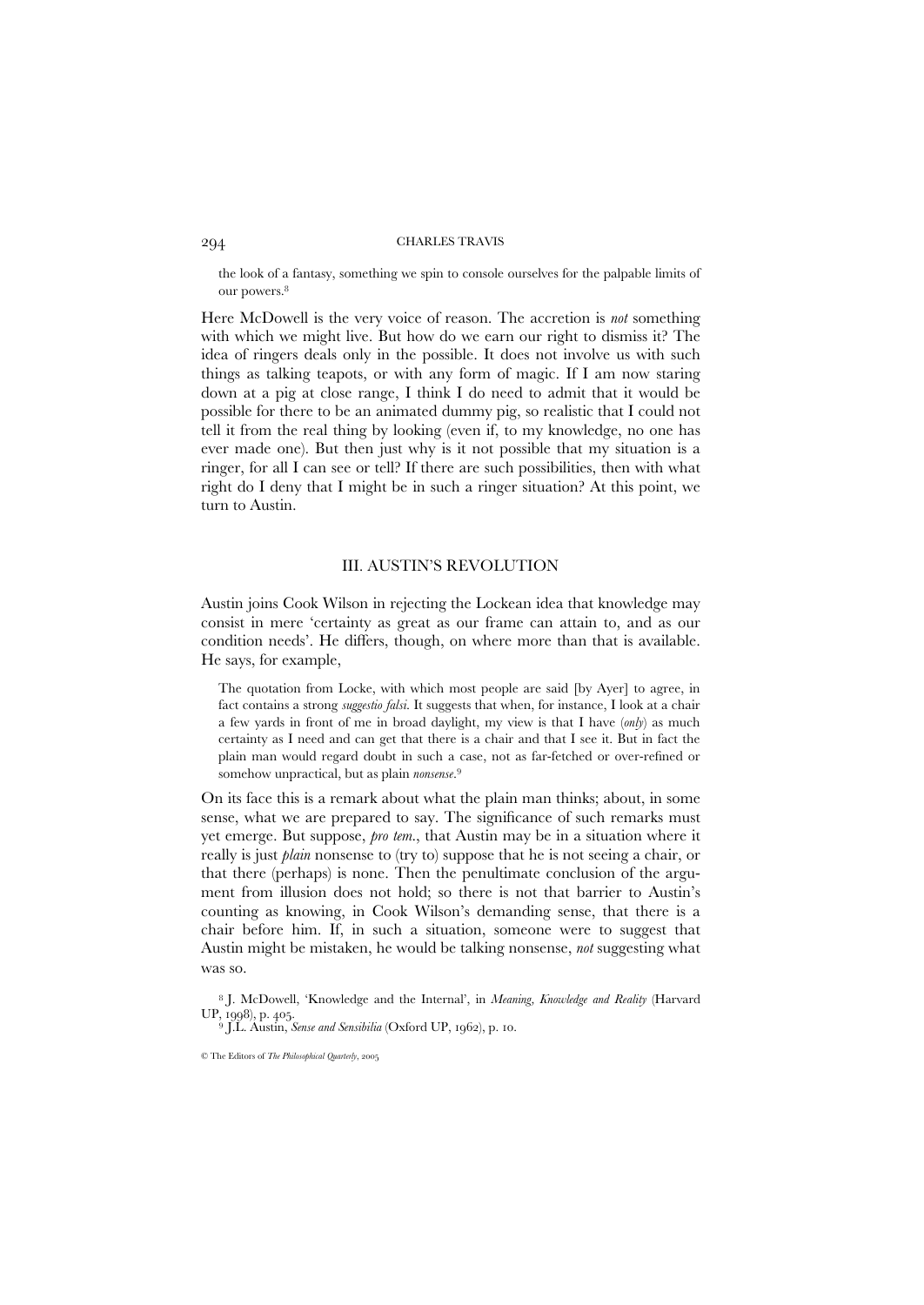This same idea – whatever exactly it comes to – occurs in Austin's comment on Geoffrey Warnock:

Warnock condemns as ... non-minimal the form of words 'I hear a sort of purring noise', on the ground that one who says this is assuming that he isn't wearing earplugs; it might really be a very loud noise, which just sounds purring to him, because of the ear-plugs. But one can't seriously say to someone, 'But you might be wearing ear-plugs' *whenever* he utters that form of words; he isn't necessarily *assuming* that he isn't, he may *know* that he isn't, and the suggestion that he might be may itself be perfectly absurd.10

It surfaces again  $(p. 114)$  in his critique of Ayer on incorrigibility:

... if, when I make some statement, it is true that nothing whatever could in fact be produced as a cogent ground for retracting it, this can only be because I am in, have got myself into, the very best possible position for making that statement – I have, and am entitled to have, *complete* confidence in it when I make it. But whether this is so or not is not a matter of what *kind of sentence* I use in making my statement, but of what *the circumstances are* in which I make it.... if I watch for some time an animal a few feet in front of me, in a good light, if I prod it perhaps, sniff, and take note of the noises it makes, I may say, 'That's a pig'; and this too will be 'incorrigible', nothing could be produced that would show that I had made a mistake.

I may work myself into a situation with respect to the pig before me where it is not true (because just plain nonsense) to suggest that I might be (so far as I can tell) in a ringer situation. So we may agree that for me to know that  $p$  is for it to be, for me, unmistakably so that  $p$ ; and, for all that, the scope of knowledge may be roughly what we always thought. I may, for all that, know things, for example, as to where there are, and are not, pigs or chairs. Here there is a hint as to what makes things this way: the circumstances in which I am to count as knowing, or not knowing, that there is a pig before me matter. But we have yet to see just how circumstances matter and why they should.

Austin tells us

The human intellect and senses are, indeed, *inherently* fallible and delusive, but not by any means *inveterately* so.

... It is naturally *always* possible ('humanly' possible) that I may be mistaken, or break my word, but that by itself is no bar against using the expressions 'I know' and 'I promise' as we do in fact use them.11

That the human intellect is inherently fallible should not be understood as a psychological limitation. As Austin tells us (*Sense and Sensibilia*, p. 112),

<sup>10</sup> Sense and Sensibilia, p. 138. The comment is on Warnock's Berkeley (Harmondsworth: Penguin,  $1953$ . See pp.  $161-3$ .

<sup>11</sup> Austin, 'Other Minds', in *Philosophical Papers*, 3rd edn (Oxford UP, 1978), p. 98.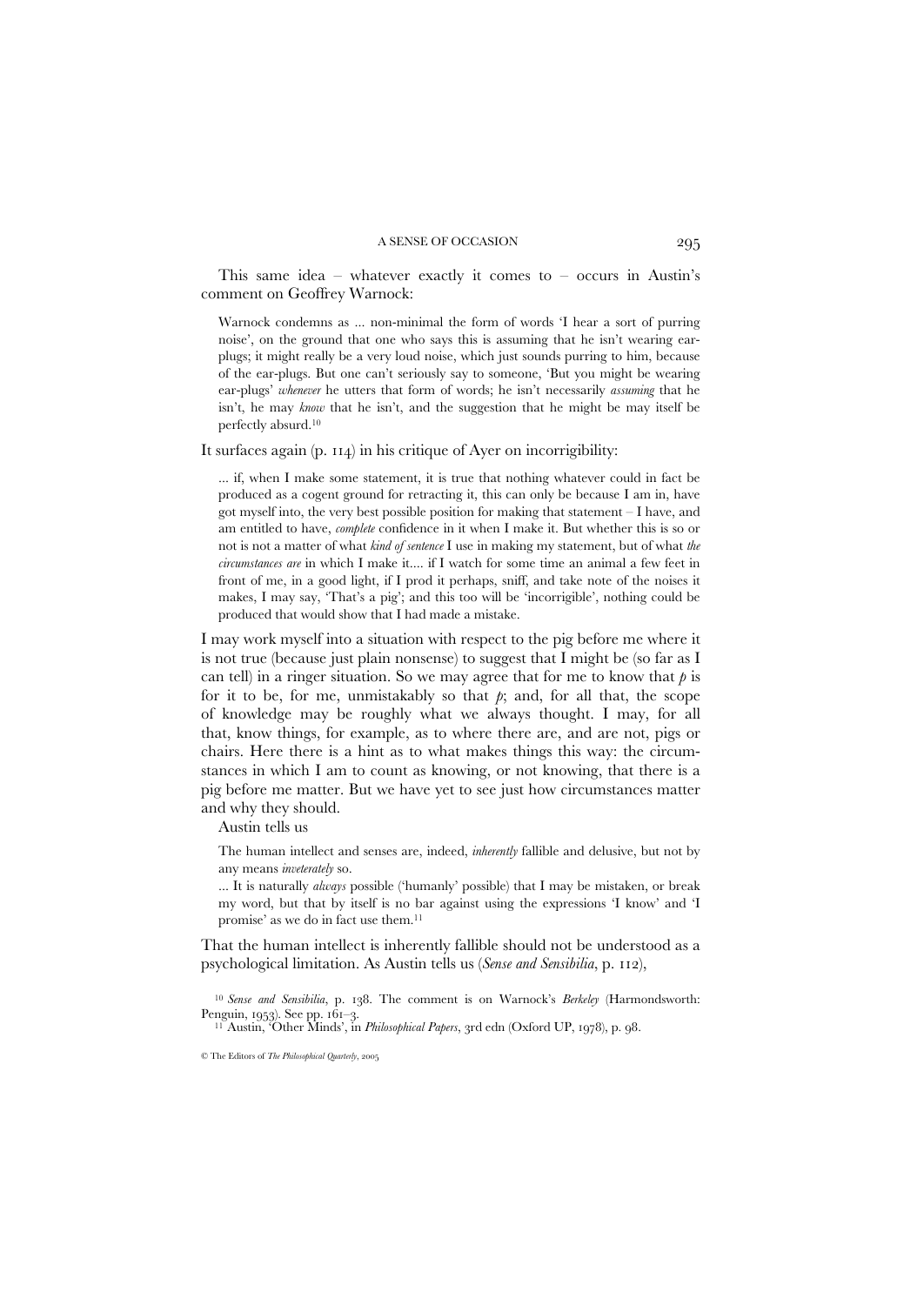There isn't, there couldn't be, any kind of sentence which as such is incapable, once uttered, of being subsequently amended or retracted.

Where I judge, I cannot buy immunity to error simply by judging only about certain sorts of things – certainly not where I judge about an environment. There is principle behind that  $(p. 113, 600)$ :

But to stipulate that a sense-datum just is whatever the speaker takes it to be – so that if he *says* something different it must be a different sense-datum – amounts to making non-mendacious sense-datum statements true by *fiat*; and if so, how could sense-data be, as they are also meant to be, non-linguistic entities *of* which we are aware, *to* which we refer, that against which the factual truth of all empirical statements is ultimately to be tested?

There is a Fregean idea here.<sup>12</sup> I take something to be so only where there is that which I thus take to be so – something so, or not, independent of my so thinking. Where what I take to be so need not have been so (if not elsewhere), there is at least that much room for making sense of the idea of my being mistaken. Environmental judgements, in the nature of the case, always make for that much room.

It is always possible, in this sense, that I *may* be wrong: where I take *p* to be so, that fact, so far, always leaves it open that I might be wrong. But, Austin reminds us, for it to be *possible* that I may (might) be wrong is not yet for it to be *so* that I may be. That depends, he tells us, on circumstances (in ways not yet spelt out). If it does, that makes the situation this: there are, or may be, circumstances in which, though there is, recognizably, such a thing as a ringer for my situation with respect to  $p$ , it is not so that I might be in a ringer situation (for all I can see or tell). If that is right, then the argument from illusion is invalid. The accretion accordingly drops out. We may, with McDowell, reject as fantasy the idea of a sphere in which knowledge coexists with the accretion. And Cook Wilson's core conception may fit with our ordinary ideas of the sorts of things one might know.

All of this, though, merely sets out the barest shape of a position. Nothing has been said about what might entitle us to it. Austin's route to entitlement is through his view of thought, and of language. At the centre of that view is his view of truth. Here is one crucial strand in that view:

There are various *degrees and dimensions* of success in making statements: the statements fit the facts always more or less loosely, in different ways on different occasions for different intents and purposes.<sup>13</sup>

The idea here is a radical departure from Frege.

<sup>12</sup> See, e.g., Frege, 'Der Gedanke' ('The Thought'), *Logische Untersuchungen* (Göttingen: Vandenhoeck & Ruprecht, 1993).

<sup>13</sup> Austin, 'Truth', *Philosophical Papers*, p. 130.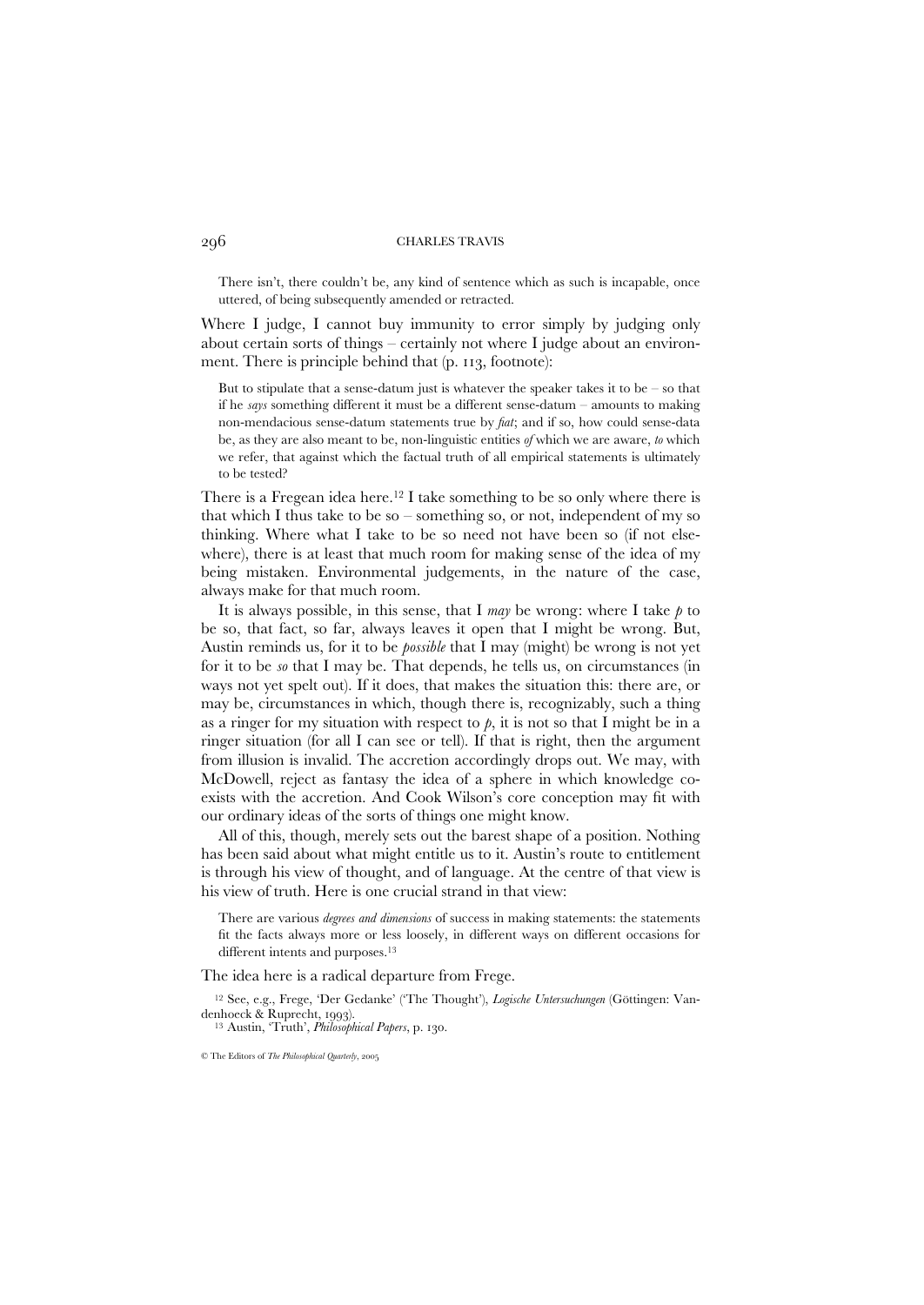Truth is a particular kind of correctness, settled entirely by things being as they are. Where one thinks, or speaks, truly, there is that which one thinks, or says, to be so, which, if true, is so on any thinking, or stating of it, and, if false, is so likewise. And one thinks, or speaks, truly if and only if *what* one thinks, or states, is true. Frege took that idea to impose a particular form, or standard, on thought, or talk, of what was true or false – to be reflected in particular relations between truth-bearers. That structure is, for him, unfolded in what he called the 'laws of truth', or logic. Such structure makes for standards of coherence, characteristic of, for him essential to, what is true or false. But consider a judgement that the toast is blackened. That judgement (as any other) must measure up to the way the *world* is: for it to be true, the world must be suitably arranged. No mere standard of *coherence* – governing, as it does, relations between some *truth-bearers* and others – could decide when the world would so count. Something must fill in what the standard of suitability is to be. For Frege, given *what* is judged, that standard is provided by the notion of truth itself. For Austin, one may fix what it is that is judged, and what *truth* is, so far as that goes, leaves room for any of many standards to be in force.

For Frege, the further standard enters the picture in this way: to grasp what it is one judges in judging the toast to be blackened – what it is for it to be blackened – just is to grasp what it is for that judgement to be true. And similarly for judging any object to fit any concept.<sup>14</sup> For him, a concept maps objects onto truth-values. To grasp the concept is to do no less than grasping how it does this – so in the case of the concept of being blackened (if there really is such a thing), it is to grasp just how an object must be for it to fit the concept, and so how the world must be where the concept fits. So if we think of the judgement that the toast is blackened as an application of some concept to some object,<sup>15</sup> then, for Frege, there is no substantive, or even sensible, question as to what standard *that* should come up to in order to be true – what arrangements of the world would make it so. All that is built into the judgement itself. Similarly for any other judgement.16 So for Frege, for any truth-bearer, there can be only one thing it would be for it to be true, only one thing that could count as its answering, in that way, to the way things are.

<sup>14</sup> Frege might not agree that being blackened really is a proper concept. And similarly for any other example that would illustrate Austin's point. That would just shape the difference between Austin and Frege differently.

<sup>15</sup> For Frege, it is an *Aussage*, and not a judgement (*Urtheil*) that applies a concept to an object. A judgement, or thought, for him, has such a structure only relative to an analysis. See 'Über Begriff und Gegenstand' ('On Concept and Object'), in *Funktion, Begriff, Bedeutung*, ed. G. Patzig (Göttingen: Vandenhoeck & Ruprecht, 1986). But the upshot stands.

<sup>16</sup> This is the main burden of Frege's claim that truth is undefinable.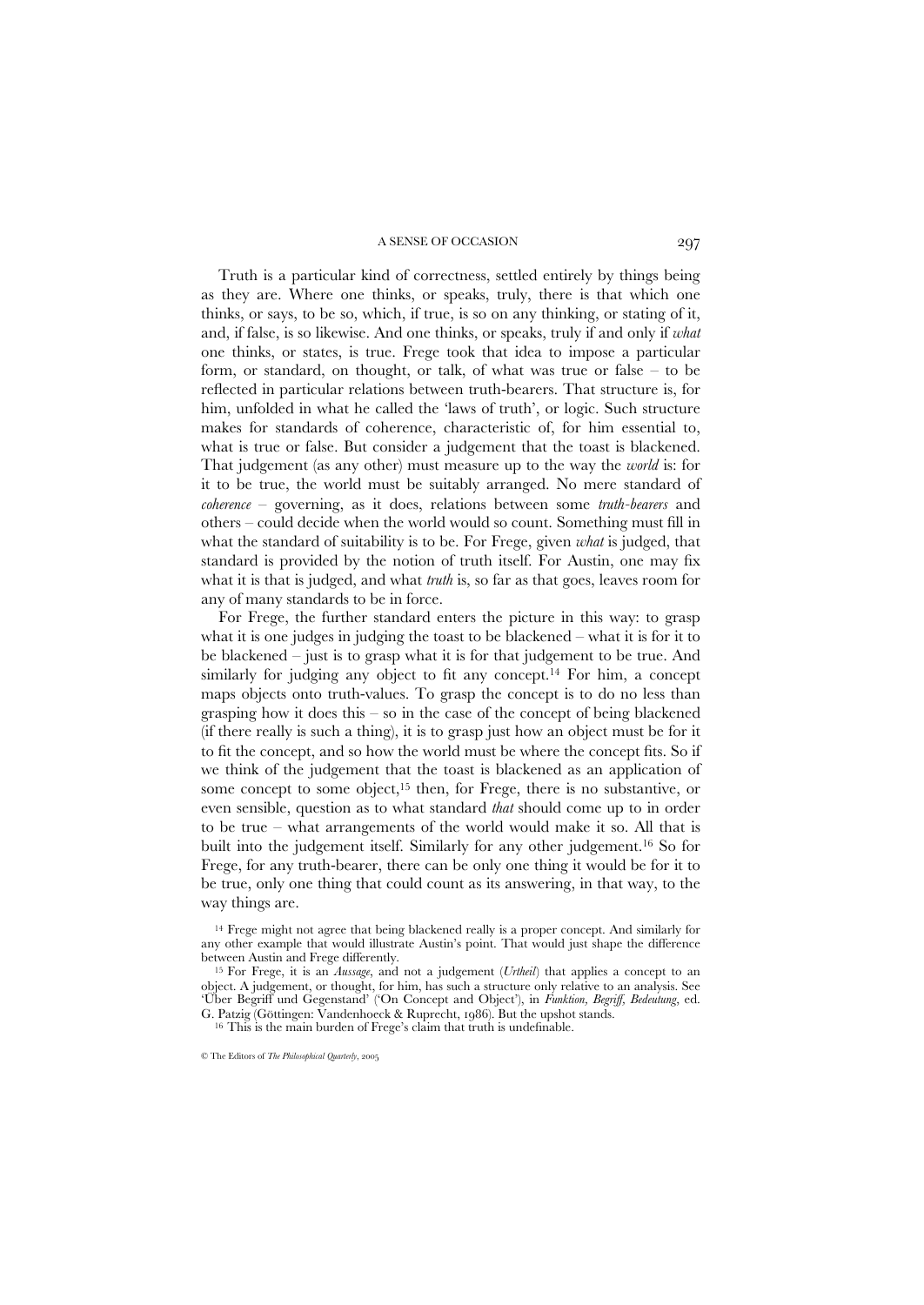In the quoted passage, Austin denies precisely this Fregean idea. Suppose someone says the toast to be blackened; it is perfectly determinate that *that* is what he said. For all that, there may be a multitude of standards by which toast may be counted as blackened or not, a multitude of ways of deciding whether given toast is precisely *that* way. For all of these standards, it is whether the toast is blackened that would be what was decided. Nothing about what it is, as such, for toast to be blackened rules any of these out *tout court*. And it may well be that by some of these, it would be true that the toast is blackened, whereas by others, it would be false (or otherwise not true). Nor have I chosen an example particularly favourable to this case. The point would hold, Austin tells us, for any way for things to be that is capturable in words of a human language – for any description of things that we can arrange for words to give. If words of a human language can express, or mention, concepts, then it applies to any concept.17 If we know that someone said such and such to be thus and so, we do, in some sense, know what he said (to be so). The point is: whether *that* is so depends not merely on the fact that it is *this* that is to be so or not, and on the way things are, but also on what one is to count as things being that way, where this last is a genuinely substantive question. Just how black does toast need to be to count as blackened? If it is covered with Marmite, is it blackened? The concepts expressed in the words used to call the toast black do not answer such questions univocally. There is not just one thing that might count as toast being blackened. And so it is in general.

But to say that a question is left open by given factors is not to say that it is left open *tout court*. Whether a given description is true (of things as they are) is not decided by its being the description it is. It may, for all that, be decided by something. Suppose that, one fine day, someone calls a certain lake blue. There is an understanding of a lake's being blue on which, under a sunny cloudless sky, this lake would be blue. On that understanding what was said is true. There is also a way of deciding the matter by drawing a bucket from the lake and looking in it. By that standard, what was said is false. Here, then, are two standards by which the truth of what was said *might* be decided. What it is for a lake to be blue does not as such rule in favour of the one and against the other. But there are occasions on which if someone called a lake blue, and one drew a bucket and confronted him with it, what one did would be, to say the least, foolish. It would be uncomprehending. Clearly the speaker was not to be taken as speaking of its being blue in *that* way. On the reasonable understanding of his words, what he said is thus true. That may be what it is for what he said to be true

<sup>17</sup> For convenience, let us leave such things as *pure* mathematics to one side here.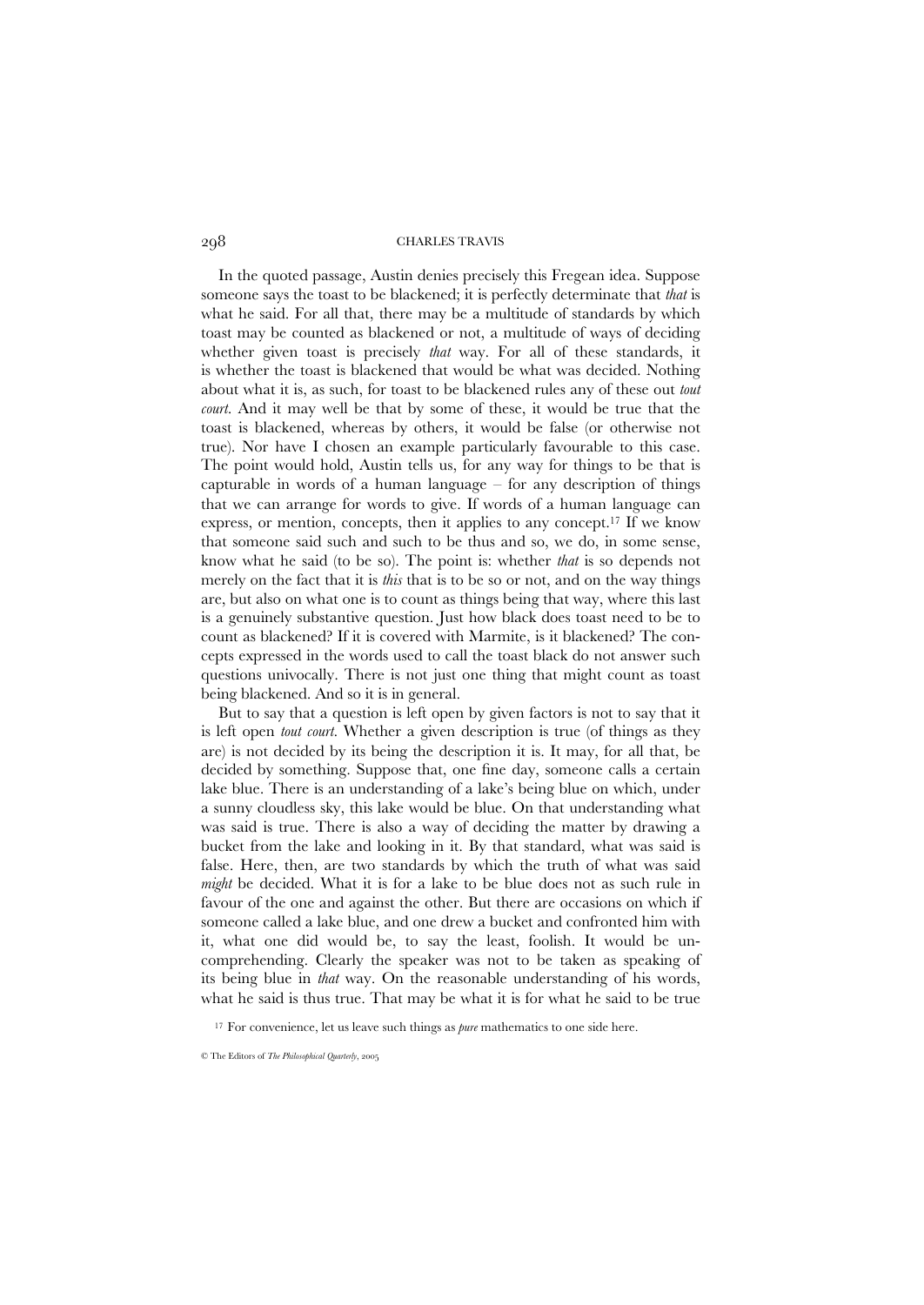full stop. Here we appeal to the circumstances of his speaking for fixing adequately a standard for truth. That is, in brief, how, for Austin, circumstances matter.

Given that circumstances play this role, there are (as a rule) many – perhaps indefinitely many – different things to be said (to be so) in saying things to be some given way (where that is a way some words of a language speak of). What produces such variety is the circumstances in which things are said to be that way. These close off some otherwise possible ways of assessing whether or not things are the way in question. They may close off enough of this for what was thus said to be determinately true, or, at worst, false – for *it* to bear no two understandings on only one of which it would have the given value. This role for circumstances flows from Austin's view of truth. It is the core of his view of language and of thought.

If circumstances work like that, then what one does say (to be so), in saying things to be such and such, will depend on the circumstances in which one says it.18 One may (depending on one's circumstances) speak truly in saying things to be that way where, again, in some circumstances one may speak falsely in saying them to be just *that* way. Among the many things to be said to be so in saying things to be that way may be both true things and false ones, where it is up to circumstances, if anything, to decide which sort of thing (whether something true or something false) one did say on a given occasion. We may thus speak of what it would be true to say, on an occasion, as to what is, and what is not – and what would, and what would not, be – some given way. And what it is true to say about that on one occasion may not be what it is true to say on some other.

Where circumstances have such work to do, that is work that some circumstances may shirk. They may not choose between standards by which what was said would be true, and ones by which it would be false. Suppose that there are various things to be said to be so in saying some lake to be blue. Suppose that some of these are true, and some false. Suppose someone calls the lake blue in circumstances which do not decide whether what was thus said (if anything) lies among the true things, or among the false ones. Then nothing true will have been said – for all that the lake was called blue. Nor, equally, will anything false have been said. For what was said (if anything) is no more governed by standards by which it answers to the way things are than by standards by which it fails to – standards of both sorts are equally eligible, on this occasion, for deciding whether truth was told

<sup>&</sup>lt;sup>18</sup> There is a myth in philosophy that what a speaker in fact says in speaking given words is identical with what he *meant*, or meant to say. That would not erase the main lines of Austin's picture. It is, anyway, nothing but a myth. (If what one said is, inevitably, what one meant to say, why speak of the latter at all?)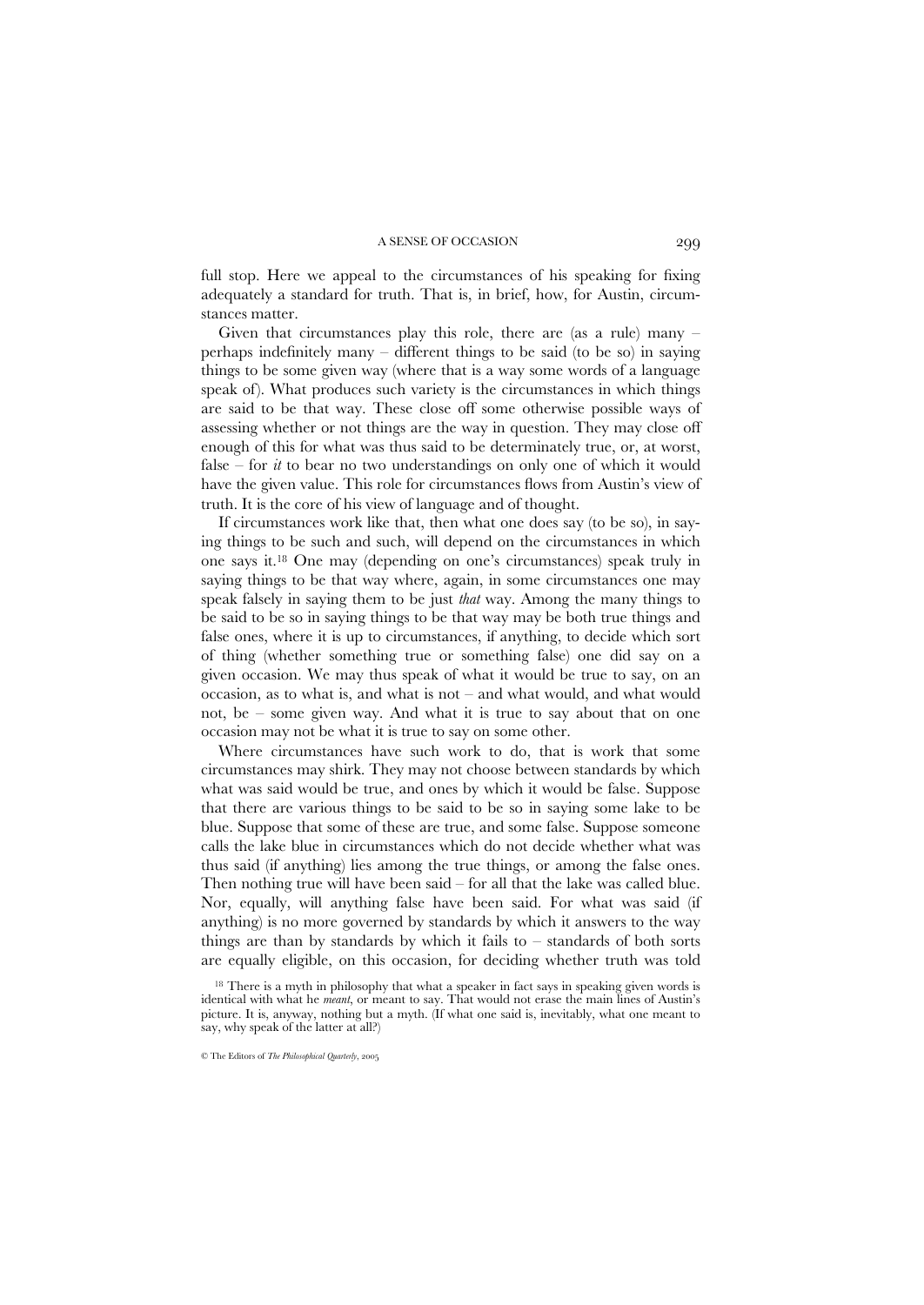in calling the lake blue. That matter, then, is not decided. Whether circumstances do thus shirk the work required depends on what work is required – on the standards by which, in fact, the lake would be blue, and those by which, in fact, it would not. What those are depends on how the lake is. This kind of failure of circumstance is a failure to which our statements, or certainly those meant to be contingent, are always liable.

So one cannot in general say such and such to be such and such, just whenever one likes, and expect to pay no higher penalty than speaking oddly – expect, anyway, to say something either true or false. For speaking oddly can be saying nothing either true or false. What we would or would not say can thus have serious significance. If one would not use a given description in given circumstances, or of given things, that may be because using it would not then be a way of saying anything either true or false. This completes the main lines of Austin's revolutionary view of thought and language.

# IV. EPISTEMOLOGY REVISITED

In *Sense and Sensibilia*, Austin states the new view of thought, and applies it to epistemic notions (pp.  $110–11$ ):

... if you just take a bunch of sentences ... impeccably formulated in some language or other, there can be no question of sorting them out into those that are true and those that are false; for ... the question of truth and falsehood does not turn only on what a sentence *is*, nor yet on what it *means*, but on, speaking very broadly, the circumstances in which it is uttered.... for much the same reasons there could be no question of picking out from one's bunch of sentences those that are evidence for others, those that are 'testable', or those that are 'incorrigible'. What kind of sentence is uttered as providing evidence for what depends, again, on the circumstances of particular cases; there is no kind of sentence which *as such* is evidence-providing, just as there is no kind of sentence which *as such* is surprising, or doubtful, or certain, or incorrigible, or true.

Notions such as *evidence* depend on circumstances for truth-evaluable content in just the way notions such as *being blue* do: what counts as evidence for what depends on the occasion for saying what is evidence for what. I will now consider, briefly and sketchily, some ways in which that matters to Cook Wilson's view.

One noted feature of that view is that merely having evidence for  $p$ , no matter how good, never counts as knowledge – not, that is, if evidence merely weighs, no matter how heavily, in favour of *p*, but is compatible with not- $p$  – not if, for all that evidence,  $p$  still *might* not obtain. That clashes with an intuition some will have, that if one has good enough evidence for *p*,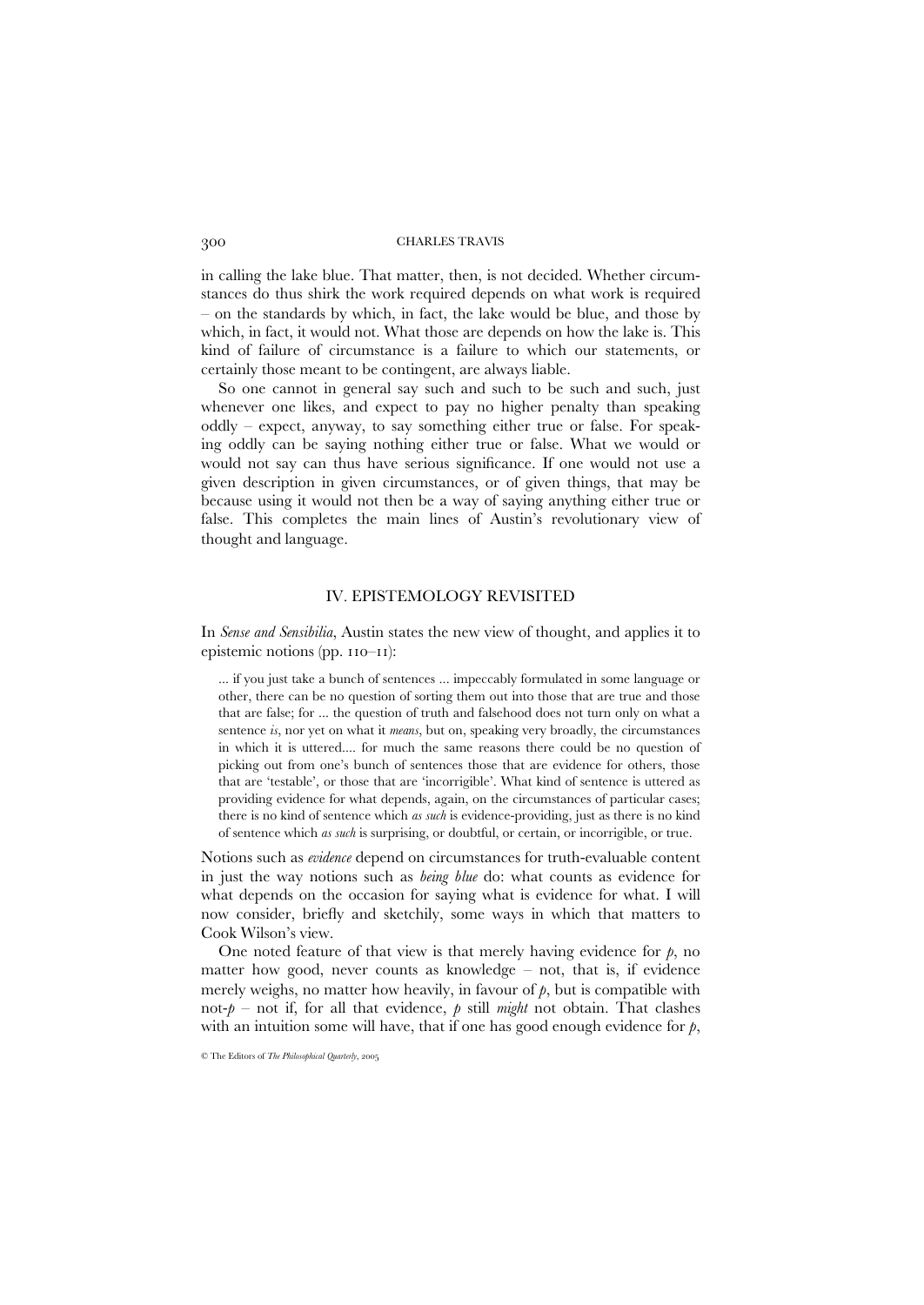then one knows it. Where might that intuition come from? Sid, for example, comes home reeking of a strange perfume – evidence that he is seeing someone. That empty beer bottle on the kitchen counter is evidence that Zoë, who eschews beer, is also seeing someone. Perhaps these things are merely evidence. But suppose the incident is repeated – a few days later, Sid reeks again. Or the evidence is supported by more – strange hairs on Sid's coat, mysterious receipts in the pocket, more and more late nights at the office. Then, depending on circumstances, surely Zoë is entitled to claim to *know* what is going on? And surely, all that has changed is that evidence has got better?

No doubt, one may come to *know*, in such ways, that one's partner is seeing someone. But consider the tell-tale signs – that strange perfume, the receipt for lunch at a secluded spot, Sid's suddenly depressed libido. There are at least two statuses such things might have. That scent may be evidence that Sid is seeing someone. But it may also *mean* that he is. Here 'mean' is factive: if *a* means that *b*, then given *a*, *b*. If, despite *a*, *b* does not obtain, or happen, then *a* did not mean *b* after all. Suppose Zoë sees that *a*, and recognizes it as meaning *b*. (Thus, 'recognize' being factive, *a* does mean *b*.) Then Zoë has, not mere evidence that *b*, but proof in the strictest sense: it is not just so that, for all the grounds that Zoë has, perhaps not-*b*. Zoë sees, unmistakably, that *b*. She thus knows, on Cook Wilson's conception of knowledge. Evidence is beside the point. Strange scents can be acquired in many ways – crowded elevators, over-zealous department store personnel. But suppose Sid manifestly had no such opportunities. Then in his case that strange scent may mean that he is seeing someone. If Zoë is *au fait* enough with his wonts, she may recognize the scent to mean that.

Does the scent *mean* that Sid is seeing someone? Or is it merely evidence? What does that depend on? Suppose that, though Sid *might* have got the scent through seeing someone, he also might have got it in other ways – elevators, for example. Then the scent is at best evidence. (If seeing someone is a likely way for Sid to have got the scent, then it is good evidence. If it is an unlikely enough way, then perhaps the scent is no evidence at all.) But if Sid would not have come by the scent in any other  $way - if$  no such scenario is actually a way things might be  $-$  then the scent means that he is seeing someone. It is then up to Zoë to appreciate what is there to be appreciated.

So what means what depends on what might be, or, equally, on what would be, given such and such circumstances. What factors form the truths as to what might be? Here I oversimplify. But we can detect some factors. First, what might be, where that bears on factive meaning, depends on how the world is arranged. If both sheep and goats bleat, then, in general, where there is bleating, there might be sheep about, but there also might be goats.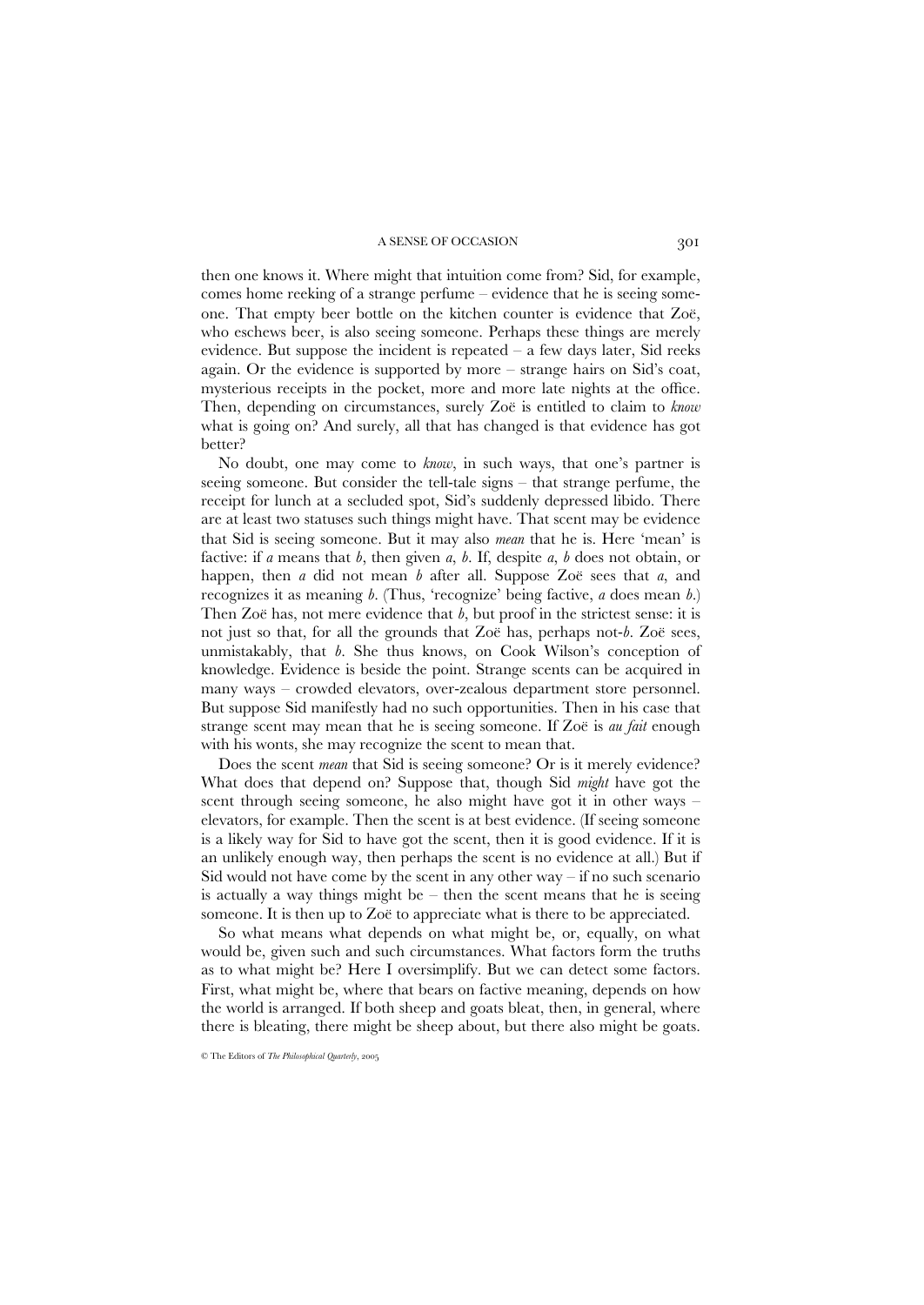So bleating does not in general mean sheep (as opposed to goats) – though there is still room for *that* bleating to mean sheep to one expert enough to detect just that quality of bleat. Bleating might still mean sheep in goatless parts: if there are no goats in Umbria, then, perhaps, it is not so that Umbrian bleating might be from goats. But there would be goats in Umbria were they recently imported. Such *may*, sometimes, for some purposes, count as a possibility. Where it does, one speaks the truth in saying that Umbrian bleating *might* come from goats, and so does not as such mean sheep. Again, Umbrian bleating might be from goats if Umbrians had, so far, successfully concealed them (perhaps to avoid the goat tax). That may sometimes mean that certain bleating might be from goats. It *might* be even where it is not.

What might be thus depends, for one thing, on how things are. To that extent, it is a matter for discovery. But it also depends on what is (needs) to be treated as fixed in how things are, and what is allowed to vary. *That* is a matter liable to vary from occasion to occasion for saying what might be. *Might* Umbrians have been concealing goats? Why would one ask that? How are they to be supposed to have done it? Is the idea that they might have secret caves, or ancient ways of shrinking goats? Or is it just that no non-Umbrian has ever bothered to look in an Umbrian barn? If it is intelligible *how* this should be unknown to us, and if there is genuine uncertainty, then, perhaps, this is a way things might be. If not, not. The notions in play here – intelligibility, in the sense in which it is intelligible that a friend might be in Paris, but not intelligible, cannot be sensibly supposed, that your university may have moved there; certainty, there being reason to doubt – all these are surely occasion-sensitive. (One can *make* something uncertain (to those listening) by speaking in its favour long enough.) So, too, then, is the notion of what might be.

And so factive meaning, too, is an occasion-sensitive notion. With that idea in place, the Cook Wilsonian conception no longer clashes with clear intuition. Zoë sniffs the scent; she notes the long hairs on the collar. At once, she is certain. All becomes clear. Does she know? There are occasions for asking that question on which the scent, or the hairs, or the combination, counts as *meaning* that Sid is seeing someone. On such occasions it is not (just) evidence. On some such occasions, Zoë may count as seeing these things to mean what they thus do. For her so to count is for her to count as having proof. One may then say truly that she knows the depressing truth. There may also be occasions on which the scent, and the hairs, count as merely evidence (though perhaps rather persuasive evidence) that Sid is seeing someone. On such occasions, Zoë counts as (understandably) certain, but as not actually knowing. Mere evidence never yields knowledge. But on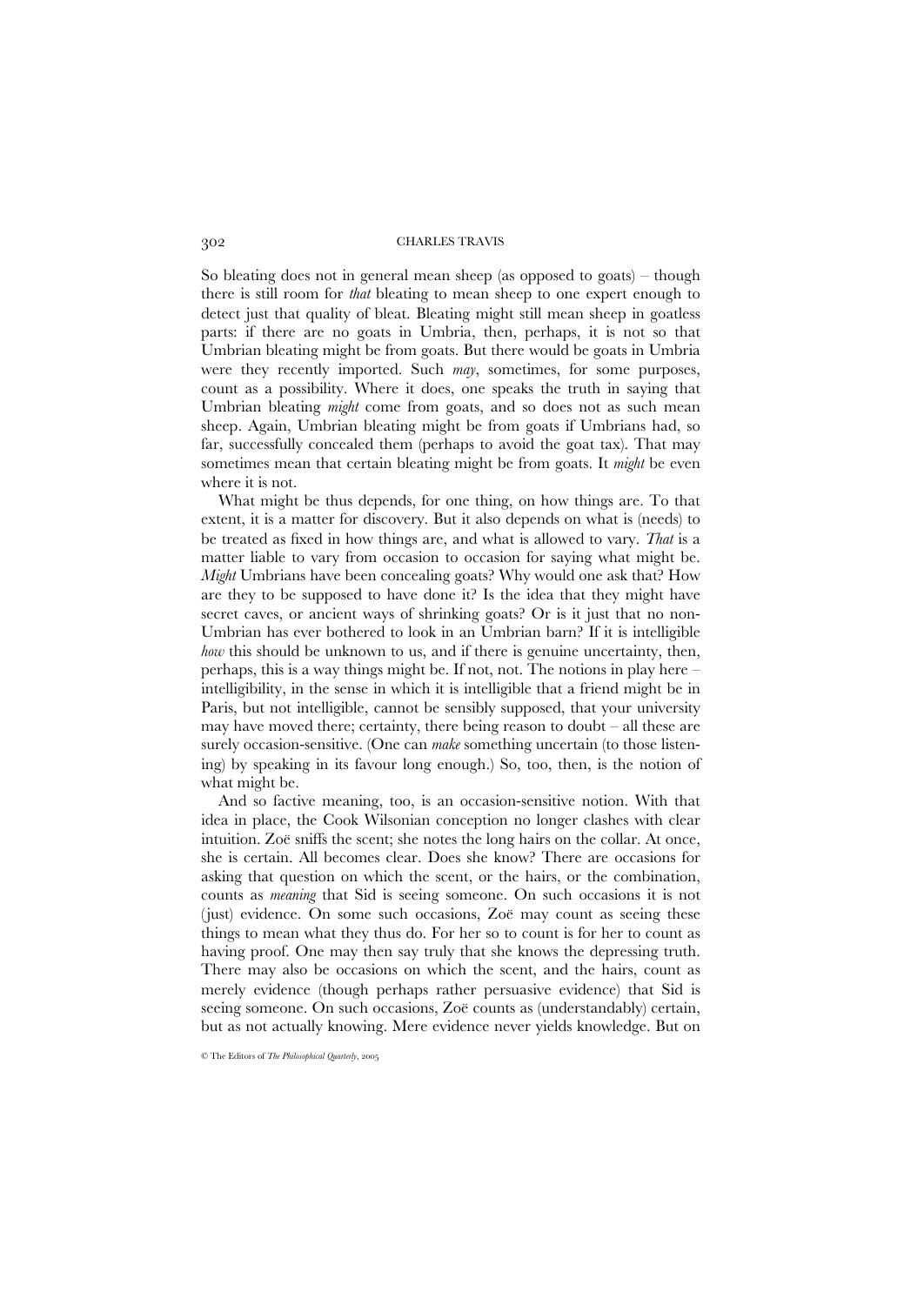our new understanding of what it is for something to be evidence, that does not mean that such things as scent and hairs cannot allow Zoë to *know* that Sid is seeing someone. They sometimes count as mere evidence; for all of that, they may sometimes count as more.

Occasion-sensitivity, once in the picture for factive meaning, is automatically in the picture for knowing as well, on Cook Wilson's core conception. If those red hairs on his lapel mean that Sid is seeing someone, and if Zoë appreciates that fact, then she knows. But whether they do mean that – or, more exactly, whether it is true to say so  $-$  depends on the occasion for saying so. Where they do not mean it, and they are all the grounds Zoë has for thinking so, then, for Cook Wilson, she does not know. Once there is occasion-sensitivity in what might be, occasion-sensitivity pervades knowing. One does not know that *p* where *p* might not be so, or where it might not for all that one can see. Whereas if one's grounds for saying so leave no such possibility, there is no cause for denying that one knows. Indeterminate or null grounds might fit the bill here  $-$  e.g., my grounds for saying that Brassens was French. Someone else does not know whether *p* if, for all his grounds, or for all he can see as to what those grounds show, *p* might fail to be so. Whereas, again, where there is no such possibility (where it is determinate enough what that would come to), he may well count as knowing whether  $p$ . But, again, what it is true to say as to what might be, or what might be for all  $N$  can see, is liable to vary with the occasion for speaking to such issues. So, too, then, is what it is true to say as to what *N* knows. I may count as knowing that Napoleon won at Jena, on some occasions for saying what I know, and for all that, fail so to count on others.

The points so far flow out of Austin's view of thought, applied, as he suggests, to epistemic notions. I have not argued that Austin's view is right. Nor will I do much in that direction here. To make the points is not to go far into a complex phenomenon, knowledge, but far enough to make Cook Wilson's core conception viable. It makes it a conception of what is recognizable to us as knowledge. Plausibly, it would not be *knowledge* that was in question if it were a notion on which we could not, sometimes, count someone as knowing that he faces a pig or a chair, or that his partner has returned home. Someone may know there is a pig before him if he sees the pig, and can take in, or make out, that this is what he does – if he can have this as his reason for taking there to be a pig. He *may* do that, provided it is not so that, for all he can tell, he might be seeing something other than a pig (or not actually seeing at all). The point now is: there might sometimes count as no such way things might be (for him, as he now is), precisely because that does not require that things *always* so count, on every occasion for considering how things now stand. For the facts as to what might be are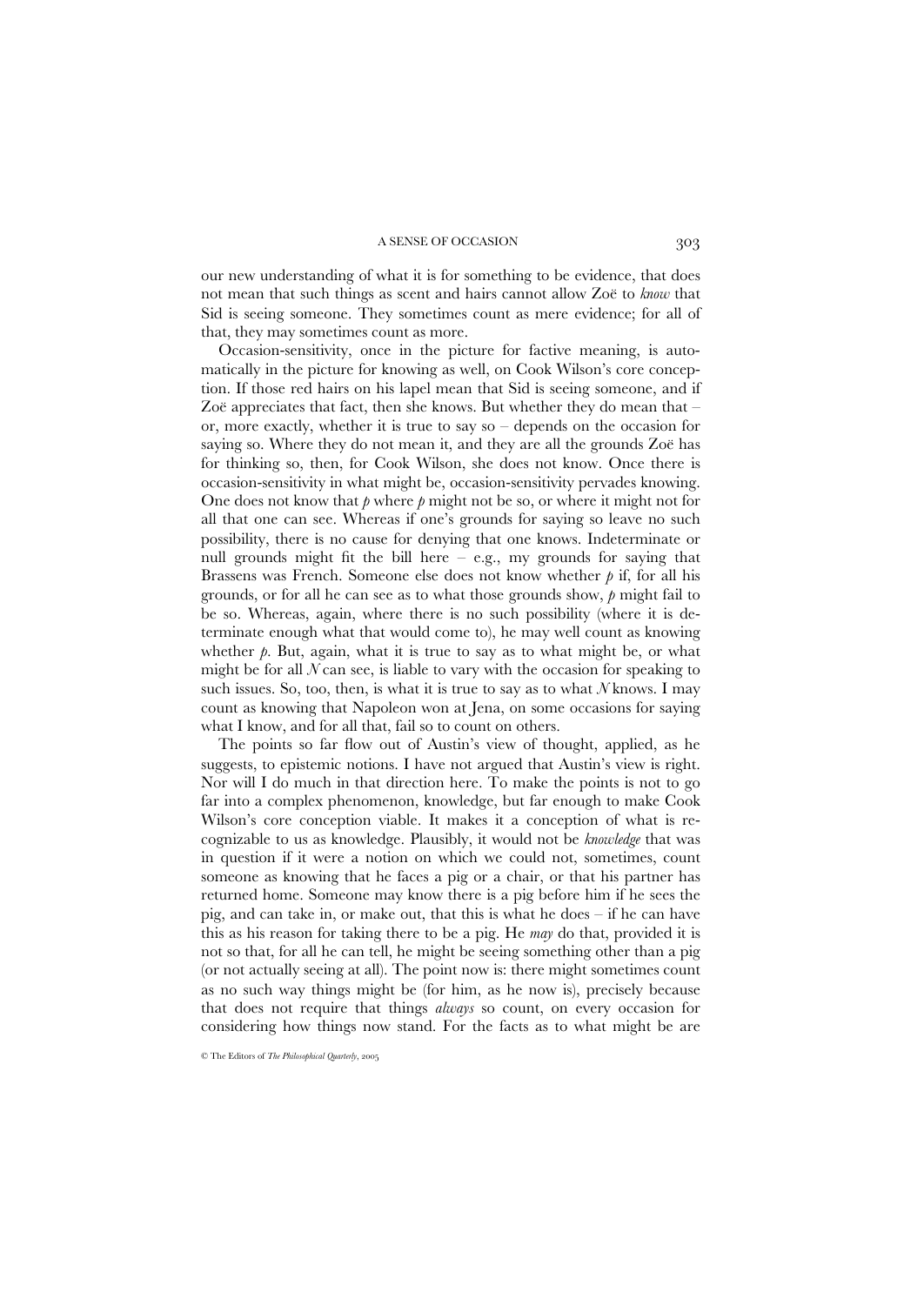intrinsically occasion-sensitive ones. There are not, in addition to these, further facts as to what, occasion-insensitively, (really) might be. Just this allows it sometimes to be true (and nothing less) to say that someone, as he then is, knows there is a pig before him. If Austin has the workings of language right, it will be true to say this roughly when (outside philosophy) we would want to.

Cook Wilson's core conception could be right only if his accretion is not. Austin's view (once established) earns us our right to jettison the accretion. It earns us a right to reject the argument from illusion. For, on some occasions for stating the argument (of particular cases), its premise may be true while its penultimate conclusion is false. Sid faces a pig – in plain daylight, and he knows as well as most of us what a pig looks like. There is plainly such a thing as a ringer for his situation. There is such a thing as facing a robotic pig with artificial flesh. Might Sid, for all he can see or tell, *be* in a ringer situation? Might he be facing a robotic pig? Perhaps yes, perhaps no, depending on the occasion for discussing Sid. Where not, the argument from illusion, as then stated, is invalid. It is not generally reliable.

What about the filler? The idea was that there should be nothing in Sid's actual situation to give his response to the pig, in taking one to be before him, any credentials relevant to knowledge that it would not also have in the ringer situation. If the ringer is a ringer, then there will be nothing, save for one thing. It may be that in the actual situation, Sid can see there to be a pig before him. If he can see this, that is good reason for taking there to be one. And, of course, he can see no such thing in the situation with the robotic pig. The way in which the argument has proved invalid leaves room for us to say this. For if it does not count as so of Sid's actual situation that it might be one of his facing a robot, for all he can see or tell, then there is no bar to saying that he does see there to be a pig before him. This point about the credentials one may have in an actual situation but lack in a ringer has been pressed hard by John McDowell – correctly. The only problem for Mc-Dowell is what entitles him to it. What is now on offer is an account of that entitlement.

Austin has thus accomplished what Cook Wilson himself did not. He has held onto the idea that knowledge does not come in various grades – various degrees of authority as to whether  $p$ , the lower as well as the higher. He has made good on the idea that knowledge is not merely all the certainty our condition needs, by showing how knowledge conceived as Cook Wilson conceives it is a phenomenon with the scope we recognize. Without Austin, the problem of empirical knowledge may easily seem to be this: how can one know that there are pigs about, despite the ways there undeniably are (in principle) for one to be wrong about this – the undeniable possibilities of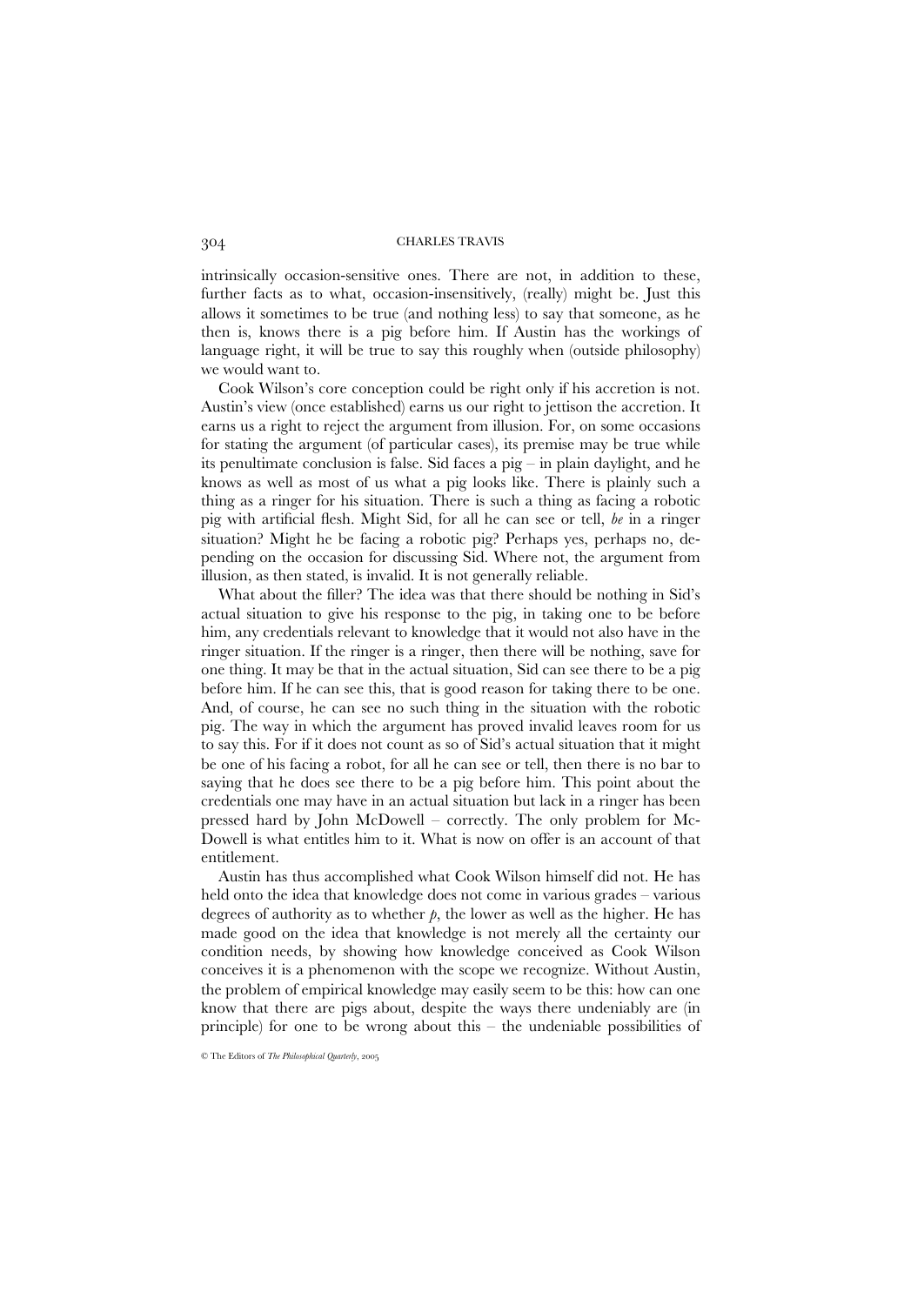error, for all there is for one actually to take in as to how things are? There are accounts of knowledge which are responses to that question: we take in what we do, have the grounds we have, and we do so in a hospitable environment, one in which, with those grounds, we do not run much chance of being wrong. Any form of externalism, or, more generally, highest common factor theory, is such a response. But Austin shows, rather, how the question is misbegotten. When I know (or count as knowing) that there are pigs about, that is not despite the possibilities there are for me to be wrong: there are then (or then count as) no such possibilities, *punkt*.

## V. COROLLARIES

There is a kind of philosophical *mauvaise foi* exhibited, for example, in Hume's inability to maintain his philosophical beliefs when he hit the streets. One recent form of it is in the idea that there are *ordinary* knowledge ascriptions which are true enough so far as they go, but there are also the sorts of ascriptions a philosopher would make, or withhold, and these are quite another matter. So Pia may report to Max that Zoë has seen those long red hairs, and now knows that Sid is seeing someone; and Pia may thus speak truly. But if a philosopher asks whether Zoë *really* knows, then the correct answer may be that she does not. The idea will then be that the philosopher holds to higher standards, and that it is these that matter for answering *philosophical* questions. That idea may also go with this one: Pia's report is true because its content is formed by contextual factors – all she is saying is (say) that there is no *presently relevant* doubt as to whether Zoë is right – whereas what the philosopher says, or asks, depends only on what knowledge itself is – what the word 'know', as such, speaks of. Austin provides things to say about these ideas.

Taking the second idea first, suppose I were to announce, out of the blue, that Chirac is just like (or just the same as) Blair. You might well ask me what I mean by that. I might reply that I mean nothing special by it, but only what those words, as such, say: I spoke of Chirac being just like Blair, and whether I spoke truly should depend precisely and only on whether he *is* just like Blair. ('You say to me: "You understand this expression, don't you? Well, then – I am using it in the sense you are familiar with"': Wittgenstein, *PI* §117.) I should not expect a sympathetic reaction. It is clear here, at least, that if I am to have said anything at all to be so, there will have to be some special content attaching to my words 'just like', thanks somehow to the circumstances in which I spoke them. If 'might be' expresses the occasion-sensitive notion I have said it to do, then knowledge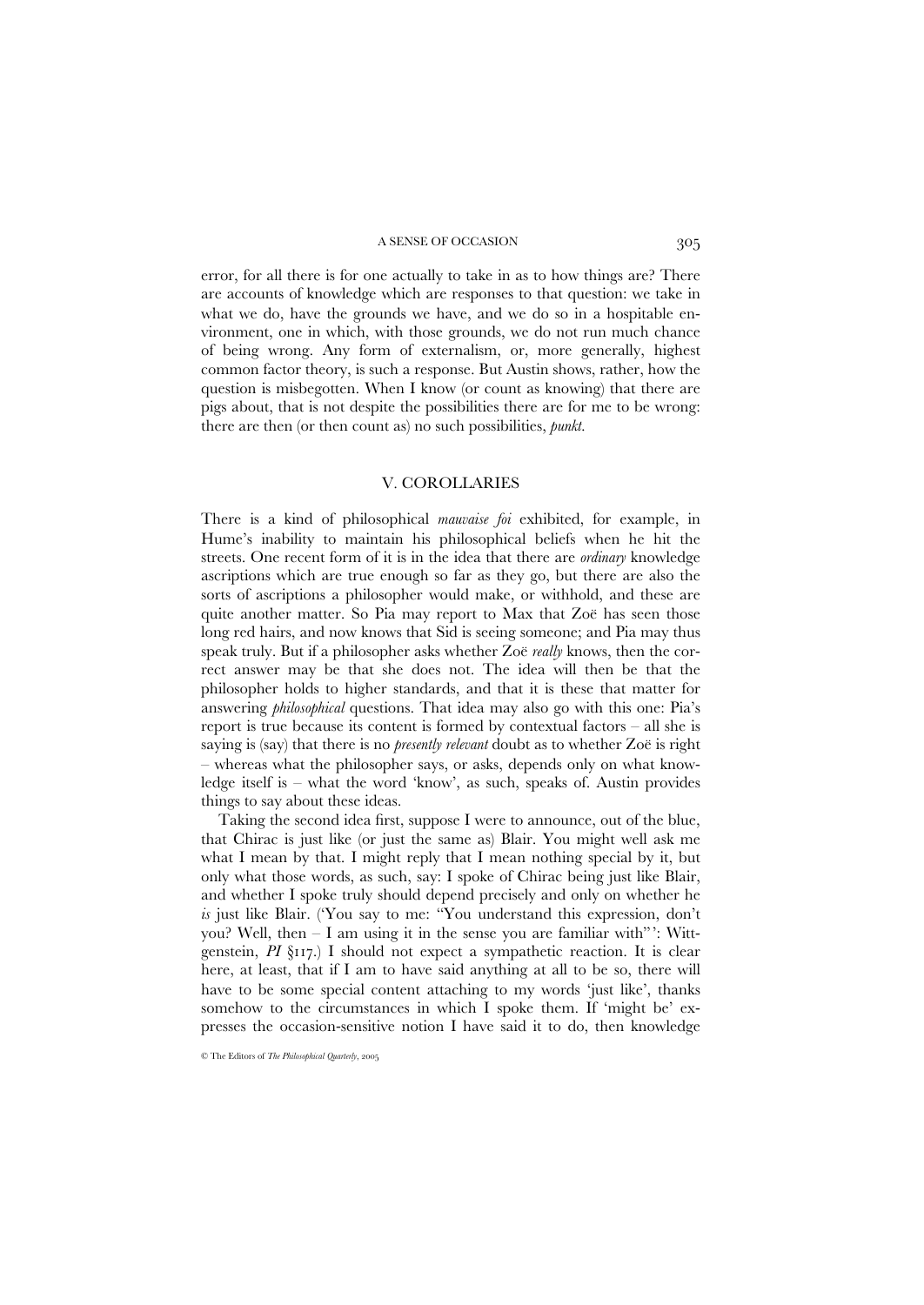ascriptions fit just this pattern. There *is* nothing one would say to be so in saying  $N$  to know that  $p$ , merely by virtue of 'know' meaning what it does. Rather, for one to say something to be so, one's use of 'know' must somehow acquire special content thanks to the circumstances of one's using it. So the second idea as to what the philosopher would be doing in his special circumstances (in Hume's study) is just fantasy.

If this is so, then for a knowledge ascription to *have* content that might make it true or false, circumstances must do their job: sufficient special content must be acquired. Given the philosopher's airy lack of interest in practical affairs, there is a standing suspicion that his special circumstances will be ones that do no such work, in which case his attempted verdicts about knowledge will be neither true nor false. One need not overplay that hand, though. Suppose that instead of 'just like' we compare 'is blue'. As we have seen, this expresses an occasion-sensitive notion *par excellence*. Still, for some descriptions of some things as blue, circumstances may not need to do much work, or at least not conspicuously. Consider a new royal blue bath towel, exhibited in plain daylight. It may be difficult to devise circumstances in which it would not be true to call this blue. Perhaps even in his study a philosopher may speak truth in so speaking. What matters here is that there are not (conspicuously) two contrasting understandings of being blue, on one of which the towel is blue, on another of which it is not. It would be drawing the wrong moral from this example if one supposed it to show that it was settled in general what the philosopher, in his study, would be saying if he called something blue (or denied that it was), or that this shows that the towel is blue by a higher standard for being blue than items which are blue on some understandings, but not on others. (Nothing so far so much as settles what 'higher' is to mean here.) That settles the second point. Perhaps, in his study, the philosopher can say *some* true things to the effect that people know this, do not know that. It does not follow that in saying what he thus does, he is speaking of knowledge in the strictest possible sense, as opposed to the rest of us, who, most of the time, speak of knowledge only in some looser sense. Again, it is not yet even fixed what this is supposed to mean.

There is a sort of worry some have had about occasion-sensitivity, both in general and for knowledge in particular. It is that the various things that are to be said truly – each on some occasion – as to whether such and such, where occasion-sensitivity obtained, are not mutually consistent: the (supposed) occasion-sensitive facts to the effect that things are that way do not cohere with those to the effect that they are not. That, the idea is, shows itself in this: one could not, while in a position to say some one of those things truly, consistently acknowledge the truth of some others. For example, where it is true to say that Sid does not know there are sheep behind the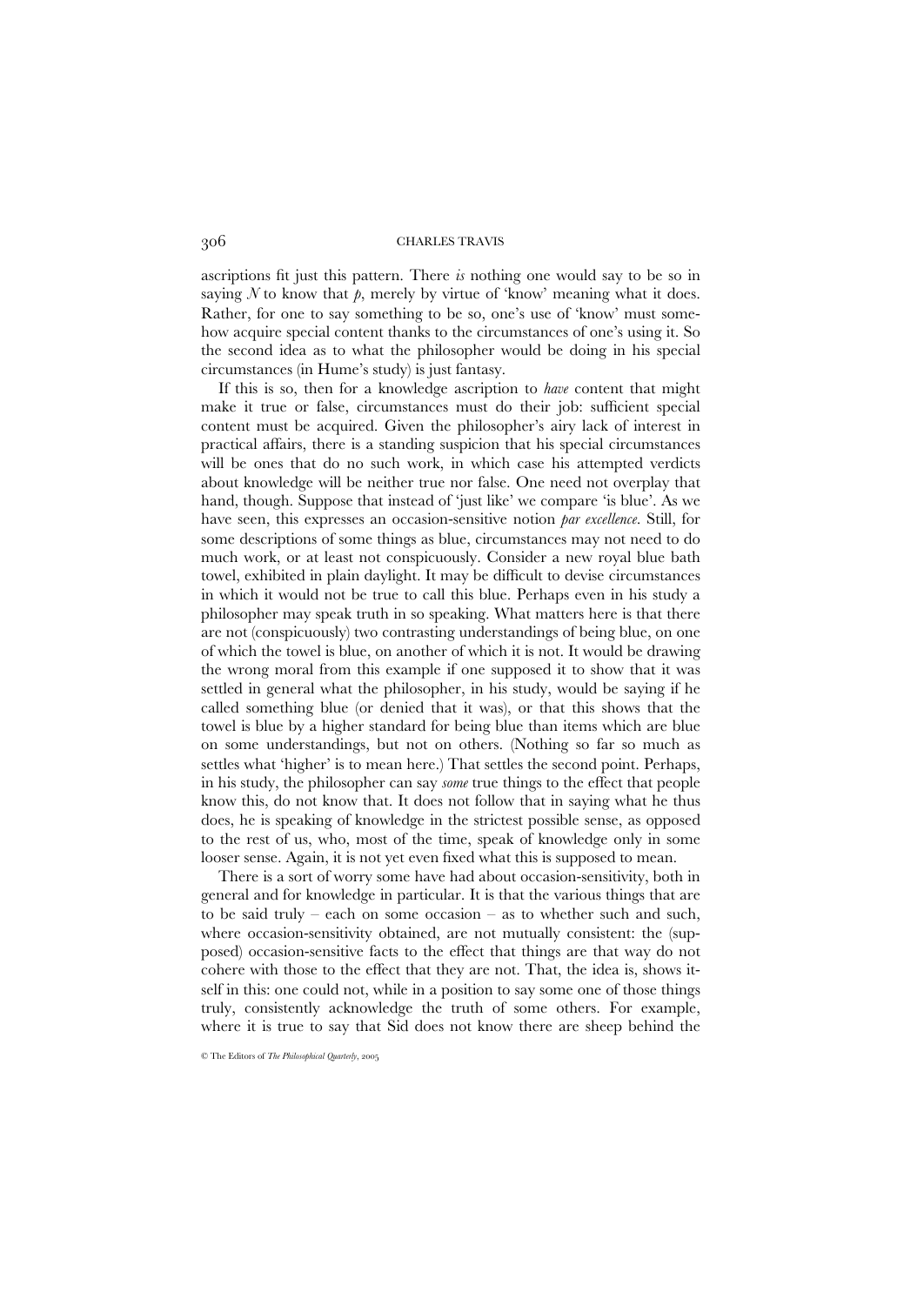barn, Max cannot consistently countenance the truth of any supposed fact to the effect that Sid does know. So he cannot consistently recognize the existence of occasion-sensitivity.

The worry might be elaborated in a variety of ways. The following will do. Others are mere variants. If knowledge is occasion-sensitive, there should be situations of this form. Pia, in given circumstances, speaks truth in saying Sid to know there are sheep behind the barn: on the understanding there would then be of what knowing this would be, Sid does know. Max, (at that very time) in different circumstances, similarly speaks truth in saying Sid not to know. Max does so because of what, on his occasion, counts as what might be – the truths there are *then* to tell about this, the understanding *might be* then would bear. As it may be, on that understanding, goats might have been flooding in; some may have washed up behind the barn. But if there might be goats, then Sid does not know there are sheep. Nothing he can see distinguishes between *those* possibilities.

If Pia spoke of *knowledge*, then what makes what she said true cannot be merely some fact about (at best) second-class knowledge. For second-class knowledge would not be knowledge on *any* understanding *knowing* bears. So what makes for the truth of what Pia said cannot be that though Sid might have been wrong, that possibility, such as it is, may be *neglected* for the purposes of what she said. Max, though, tells truth in saying there might have been goats. If there might have been,19 then Sid might have been wrong. So, it seems, if Pia told the truth, then there must be a possibility to be ignored for purposes of what she said. So she cannot have spoken of knowledge. Nor can Max consistently admit she might have.

This worry is rooted in not taking occasion-sensitivity completely seriously. Several factors are at work, some endemic to occasion-sensitivity, some peculiar to the case of knowledge. I begin with the endemic. This should manifest itself as well for occasion-sensitivity in being blue. As it may be, Pia speaks truth in calling a lake blue: the way it reflects the sky on this fine day ensures that. Sid speaks truth in saying the lake not to be blue: absence of dye, copper sulphate, etc., ensures that. Suppose Sid admits that Pia spoke truth *in speaking of the lake's being blue*. Then he seems committed to this: Pia said that the lake is blue; what she thus said is true. From which it follows (the idea is) that the lake is blue, to which he is thus committed. But the truth for him to tell was meant to be that the lake is not blue. Contradiction has arrived.

It has arrived because occasion-sensitivity is allowed only half-sway. The truth Sid sees Pia to have told is that the lake is blue, on a certain

<sup>19</sup> Hint: note the 'disquotational' move from 'Max spoke truth in saying there might have been' to 'there might have been'. This will not turn out to be legitimate.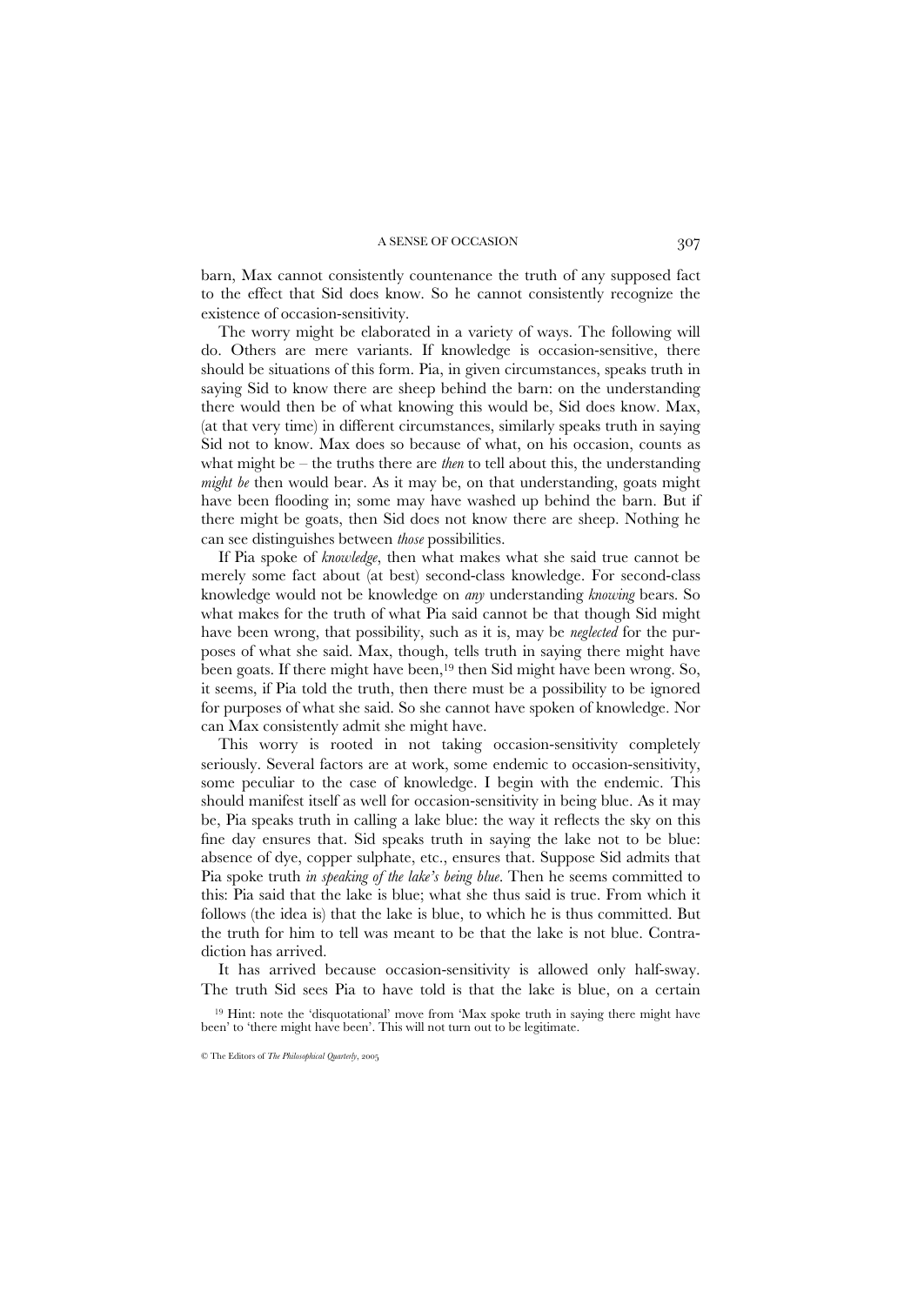understanding of its being so: that imposed by her occasion. Recognizing this truth does not commit him to what he would then say in saying the lake to be blue. For in so speaking, he would be speaking of its being so on a different understanding of what that would be. Nor is he committed to the lake's being blue *tout court*. In fact, there is no fact to that effect. So if we put it to him 'that the lake is blue', nothing so far compels him to accept that. Thus far Sid is committed to no contradiction.

This points to two senses of 'say that', and of relatives using 'that'. 'Said that  $p'$  (say, that the roses are red) can mean: did what would then be saying that – so saying them to be red on the understanding there would then be of their being so. Or it can mean: said what one would now (in the position of the one saying 'said that') say in saying the roses to be red – said them to be red on the understanding of their being so which that position requires. It is on the first reading only that Sid, or we, need admit that Pia said that the lake is blue. But it is the second only that licenses the move from the truth of what she thus said to that which we, or the reporter of what she said, would say in saying the lake to be blue. There is no route here to saddling anyone with contradictory commitments. If being blue is an occasion-sensitive matter, then so far there is no problem.

Now for something specific to knowledge. If I do not know whether *p*, then I cannot know Sid to know this. For if not-*p*, then Sid does not know. And for all I know, perhaps not-*p*. This does not mean that Sid does not know, or that I am committed, on pain of contradiction, to denying that he does. (If I know Sid to be reliable, and that he says that *p*, I may thus know at a stroke both that  $p$  and that he knows it. So if I do not know whether  $p$ , I do not know all of these further things.) Similarly, if, from my perspective, it might be that *p* (say, that goats have been flooding in), I cannot *know* that there is an occasion on which this does not count as a way things might be. (I can know there is one on which one would not intuitively suppose it was a way things might be. That is a different matter.) For all that, there might be such an occasion. People better informed than me (to take one example) might enjoy it. What Pia sees might make it untrue to say what she then would in saying that caprine presence is a way things might be. To know her to enjoy such a position would be to know that those worries which need contending with in my position are, in fact, unfounded; at which point they cease to be worries that need contending with. In allowing that there might be such an occasion, though, I do not contradict what it is currently true for me to say as to what might be.

Max speaks truth in saying there might be goats. The truth he speaks is that there might be, on a certain understanding of something's being what might be: what one ought to understand by this on this occasion. Again, if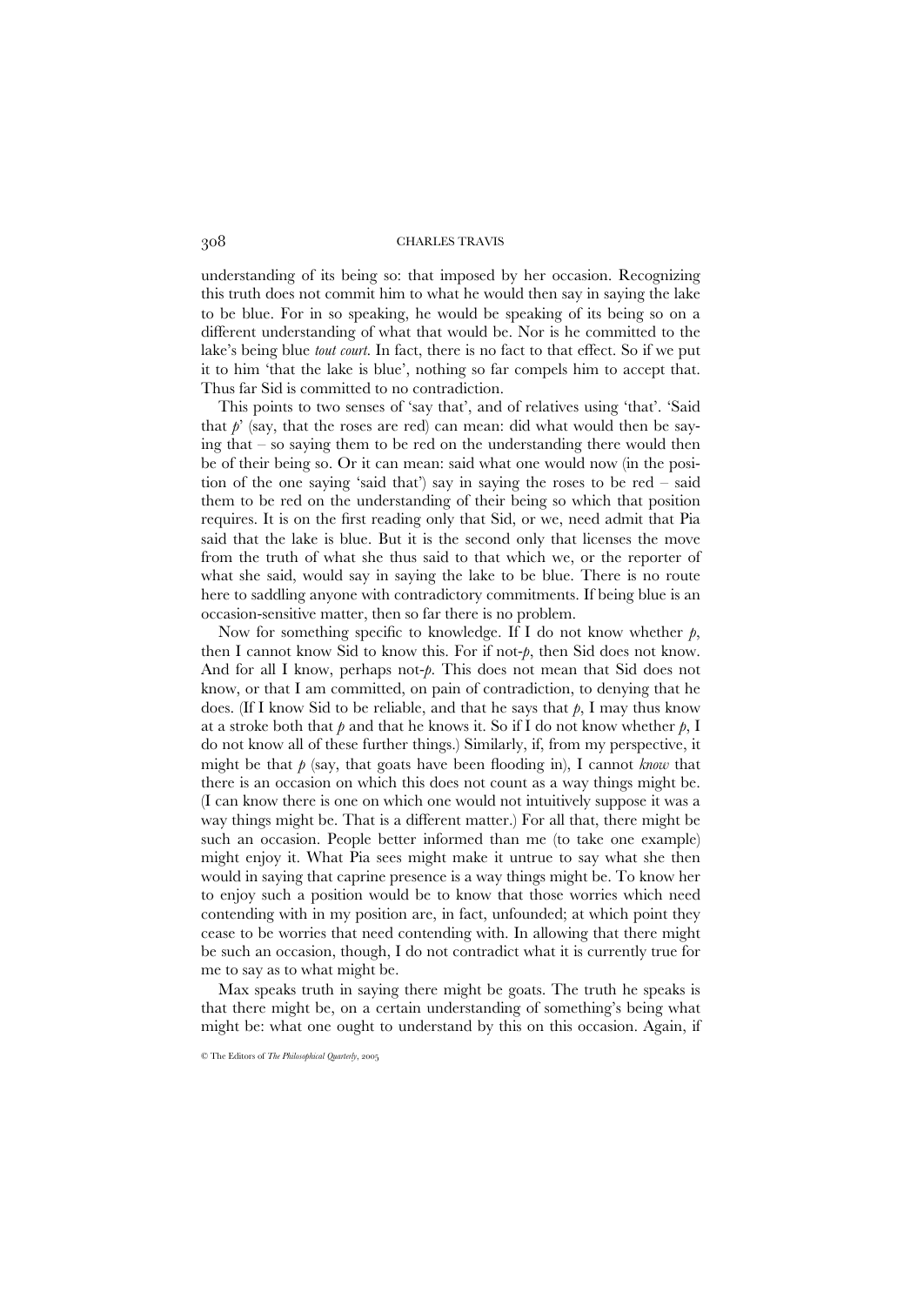there is occasion-sensitivity, then there are not, in addition to such facts as to what might be when one understands *might be* in this or that way, further facts as to what might be anyway, occasion-insensitively. It is facts of the first kind, and not such supposed further facts, that bear on the truth of knowledge ascriptions, different ones on different ascriptions. Where Sid does not know, he is not to be treated as authoritative; where he does, he is. That rule applies equally in Pia's situation and in Max's. There is no difficulty in the idea that some people, engaging with the world in given ways, ought to treat Sid as an authority while others, engaged in other ways, ought not – even if the latter cannot recognize what the former ought to do.

Max ought not to treat Sid as an authority. For he ought to treat goats behind the barn as a way things might be. If he does so treat it, he will see what Pia said as indifferent to a possibility. But what Pia's statement is indifferent to is what might be *on a certain understanding of what might be*. It need not thereby be indifferent to any way things might be, on that understanding of *might be* which its occasion calls for. (Nor is that more than Max, on his occasion, can recognize consistently.) So it need not be understood as crediting Sid with any status he might enjoy despite the existence of possibilities that he is wrong. It may be crediting him with a status he can only enjoy in having proof he grasps as proof. What may vary from one occasion to another (from Max's, say, to Pia's) is what would count as enjoying *that*.

What, if right, would demonstrate occasion-sensitivity is this. For us, both Pia's occasion and Max's may be fully in view. We can see all that would make things count one way on the one occasion, another on the other  $-$  if the relevant notions are occasion-sensitive. If there is not occasionsensitivity, then at most one of these occasions exhibits the facts as they really are. For there are then only occasion-insensitive facts as to what (really) might be, no matter what else passes for that on one occasion or the other. So either it really might be that there are goats behind the barn, or, really, that is not a way things might be, *punkt*. So which is it? What Austin and I think is that this question has no motivated answer. Nothing in the way things are gives the one answer any better credentials than the other as an answer to the question what (really) might be. If we are right, and if the point holds, not just for goats behind the barn, but reasonably systematically, then there can be no facts about what might be (or surely not enough) if those facts are not occasion-sensitive ones. That is always the mainspring of occasion-sensitivity. I think it is easy to confirm in the case at hand.

It is incumbent on any contextualist view of knowledge to speak, manifestly and demonstrably, of *knowledge*, and nothing less. It must not merely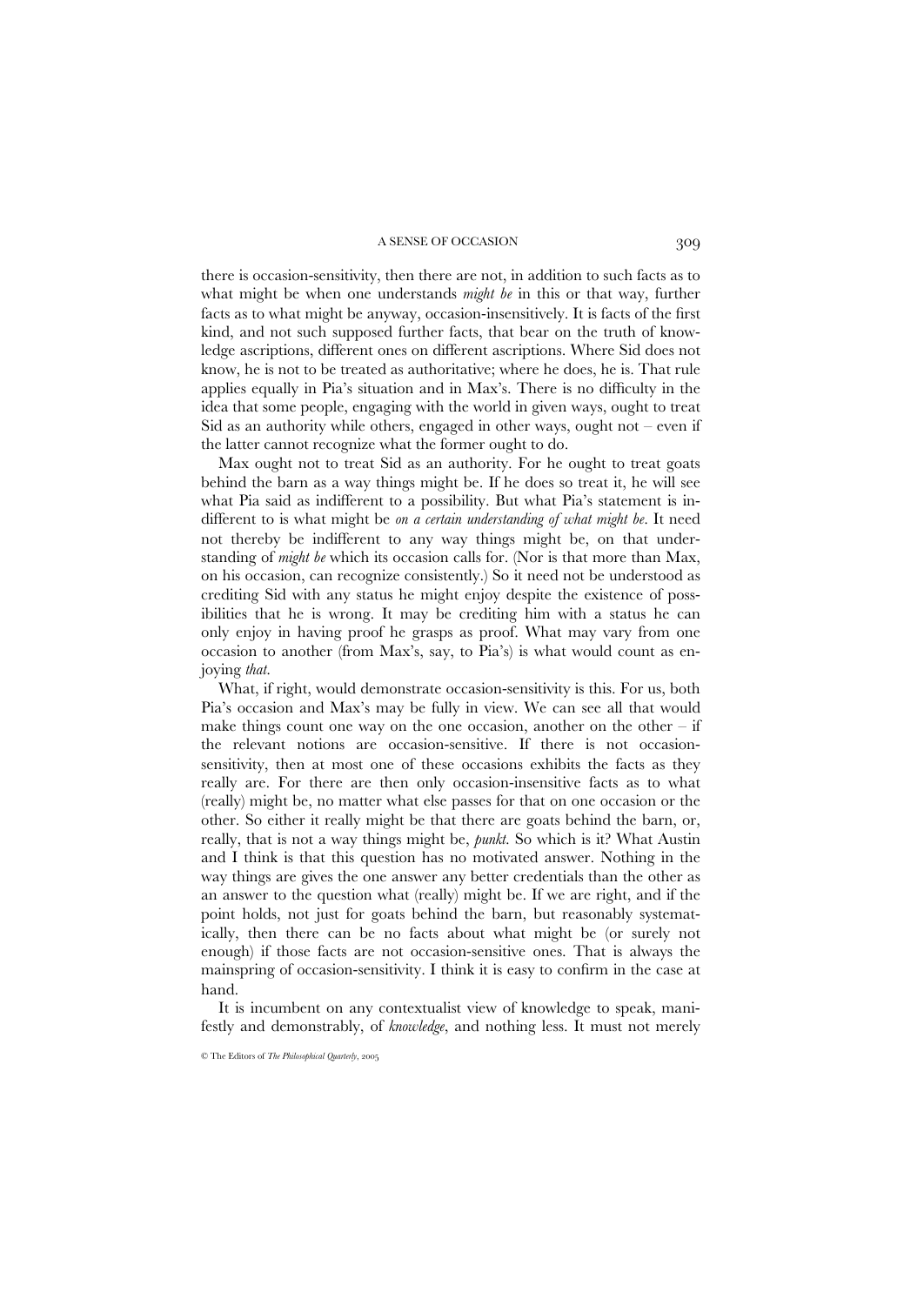speak of certainty good enough for one or another condition we may be in. For that reason it will not do to speak of higher and lower, or stricter and looser, standards for knowing, as if variation is merely in what we let *pass* for knowledge. It will not do to allow that there is any occasion on which, when it comes to who counts as knowing what, there are possibilities to be ignored. I have just sketched the lines on which Austin showed how this trick is to be turned. I hope also to have indicated why the trick is needed if knowledge is to fit, as it should, Cook Wilson's core conception.

## VI. STATUS

John McDowell has argued compellingly that (what is in fact) Cook Wilson's core conception of knowledge had better be right. He focuses on what he calls sometimes 'the highest common factor view', sometimes 'the hybrid  $conception - a view that knowledge is decomposable into some condition$ for which we are completely responsible, and some surrounding conditions for which we are not. On the view he opposes,

knowledge is a status one possesses by virtue of an appropriate standing in the space of reasons when – this is an extra condition, not ensured by one's standing in the space of reasons – the world does one the favour of being so arranged that what one takes to be so is so.

The upshot ... is that knowledge of the external world cannot be completely constituted by standings in the space of reasons. The hybrid view concedes that this is partly a matter of luck.20

He opposes, equally, the idea that knowledge may be anything less than seeing, *unmistakably*, that *p*:

One's epistemic standing on some question cannot intelligibly be constituted, even in part, by matters blankly external to how it is with one subjectively. For how could such matters be other than beyond one's ken? And how could matters beyond one's ken make any difference to one's epistemic standing?

When one knows that *p*,

The obtaining of the fact is precisely not blankly external to [the subject's] subjectivity, as it would be if the truth about that were exhausted by the highest common factor.21

Thus on the core points McDowell and Cook Wilson are one.

<sup>20</sup> 'Knowledge and the Internal', in *Meaning, Knowledge, and Reality* (Harvard UP, 1998), pp. 400, 405.

<sup>21</sup> 'Criteria, Defeasibility, and Knowledge', in *Meaning, Knowledge, and Reality*, pp. 390, 391.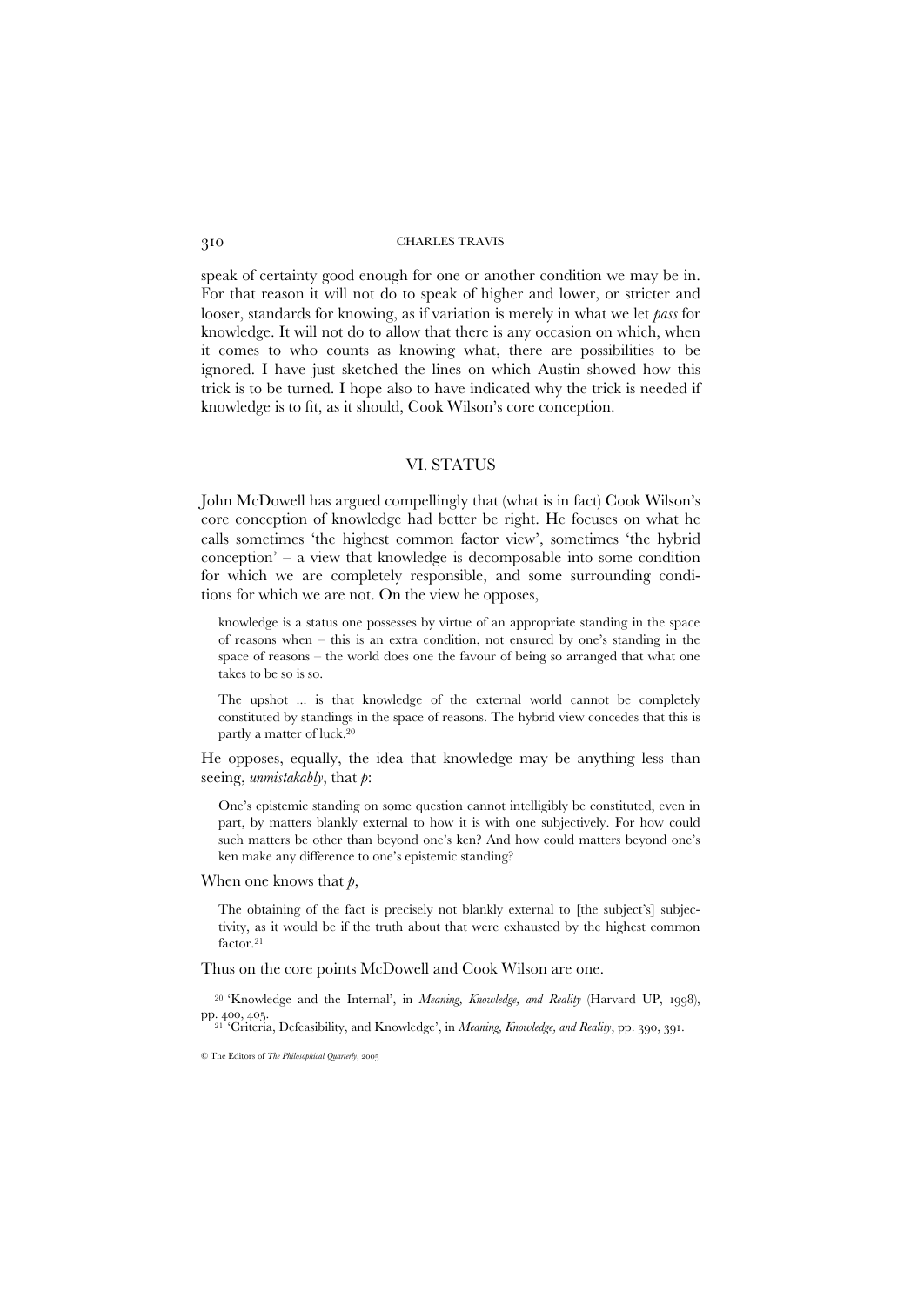McDowell sides with Austin (against Cook Wilson and Prichard) in making the scope of knowledge (roughly) what we ordinarily suppose it to be. On his view, Cook Wilson's core conception allows one to know, say, that there is a chair a few feet in front of one. He also joins Austin in replacing talk of frames of mind with talk of statuses – in his case, standings in the space of reasons. It is easy to see how whether someone is to be accorded a certain status – expert on baseball, elder statesman, athlete – may depend on the occasion for, or point in, according it. (Even I, to my surprise, count as an expert on baseball when among those raised on cricket.) So one might well see talk of status as a special invitation to Austin's view of the occasion-sensitivity of epistemic notions. But that is an invitation McDowell declines, or at least does nothing to take up. That, I suggest, engenders problems.

If one declines the invitation, then for any thinker  $N$  and anything  $p$  one might sensibly be said to know, whether  $N$  knows that  $p$  depends only on how *N* is, and how things are, or how *N*'s environment is. It depends not at all on the circumstances in which to count  $N$  as knowing or not. Thus it is ever true to say that  $N$  knows that  $p$  (at a given time) if and only if it is always true to say this. And if it is ever true or false to say this, then one will always say something true or false in saying it, no matter in what circumstances. Similarly for whether *N* might be wrong as regards  $p -$  for whether there is a possibility for him to be wrong, or that he is. These two occasioninsensitivities create (at least within the context of the core conception) a tension which, so far as I can see, has no well motivated resolution.

Passing the free-range pig farm near Leuchars, I note, with pleasure, the happy pigs – one, in particular, his snout poking through the railings. Eschewing Austin's view, either I know, *tout court*, that a pig has poked his snout through the rails, or I do not know this, *tout court* (unless there is something odd about this case, so that in it, as opposed to most, I neither clearly know, nor clearly do not – a possibility I rule out by *fiat*). If there are cases where someone knows such things, this case must surely be one. I may report that I saw a pig poking his snout between the rails, and it would be wrong to suggest that perhaps I do not know this. At least it would sometimes be wrong to suggest that. On the counter-Austinian view, it is sometimes wrong only if it always is.

On the other hand, if I do know, then it is not so that I might, or may, be wrong. There is simply no possibility that I am wrong. For any way for one to be wrong about a thing like that, it is not true to say that I might (may) be wrong in that way. For this not to be true to say is for this to be something it would *always* be untrue to say. So we may factor out 'true to say': it is flatly not so that I might (may) be wrong in that way. But it is really hard to see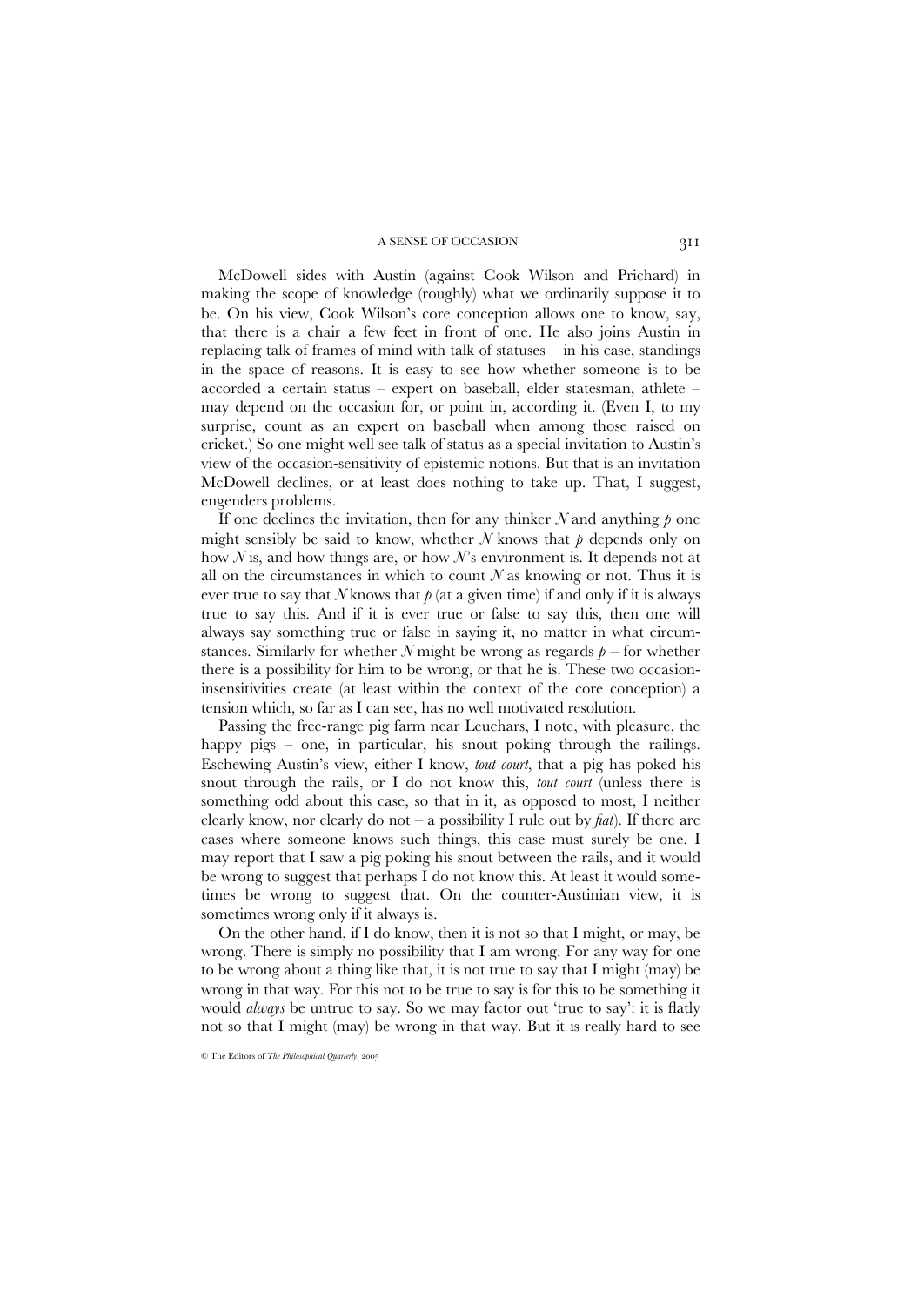how things could be like this. We must admit that there are ringers for my situation with respect to that pig. It is not, so far as we know, beyond the reach of some future robotics to build robot pigs indistinguishable by sight (at my distance) from pigs, and disposed to stick their snouts through railings. If I were to suppose that such had already been done clandestinely (at the local air base) and was being tested on this 'farm', I would not have exceeded the bounds of sense (at least in any absolute sense). I would not have strayed from the world of possibilities into a world of pure fantasy, where teapots talk, and so on. So if whatever is possible is possible full stop, on any occasion for saying so, then, it seems, we must say that it is possible for me to be facing a robot pig, even if that is an outrageous possibility, the chances are vanishingly small, and so on. Or, if this is not so, on this particular occasion of my passing that farm, it is hard to see what a properly motivated way might be of distinguishing the cases where it is so from those where it is not (again, within our counter-Austinian framework).

It is this tension, I think, that drives some to externalism. If I, or you, dismiss the possibility of robotic pigs, with regard to my experience near Leuchars, then, within the present framework, that must appear as only amounting to saying that it is not a possibility to be taken seriously – that we need not worry about such things – and not that there really is no such possibility at all. But in that case my claim to know must stand or fall despite the (perhaps negligible) possibility that I am in a situation with robotic pigs – despite the fact that, after all, though the possibility is negligible, I might be wrong. And then, given all that I can actually see to be so, I must, after all, rely on favours from the world, even if only negligible ones, for being right. That is just what externalists maintain. It is just what McDowell (rightly) says must not be so. But it remains mysterious how we can be entitled to deny it.

I think this unresolved tension shows up in McDowell himself. For example, he says this:

We cannot eliminate what the interiorized conception ... conceives as a quite alien factor, the kindness of the world, as a contributor to our coming to occupy epistemically satisfactory positions in the space of reason.... When someone enjoys such a position, that involves, if you like, a stroke of good fortune, a kindness from the world.... Whether we like it or not, we have to rely on favours from the world: not just that it present us with appearances ... but that on occasion it actually is what it appears to be. But that the world does someone the necessary favour, on a given occasion, of being the way it appears to be is not extra to the person's standing in the space of reasons.... Once she has achieved such a standing, she needs no extra help from the world to count as knowing.22

 $22$  'Knowledge and the Internal', pp. 405–6.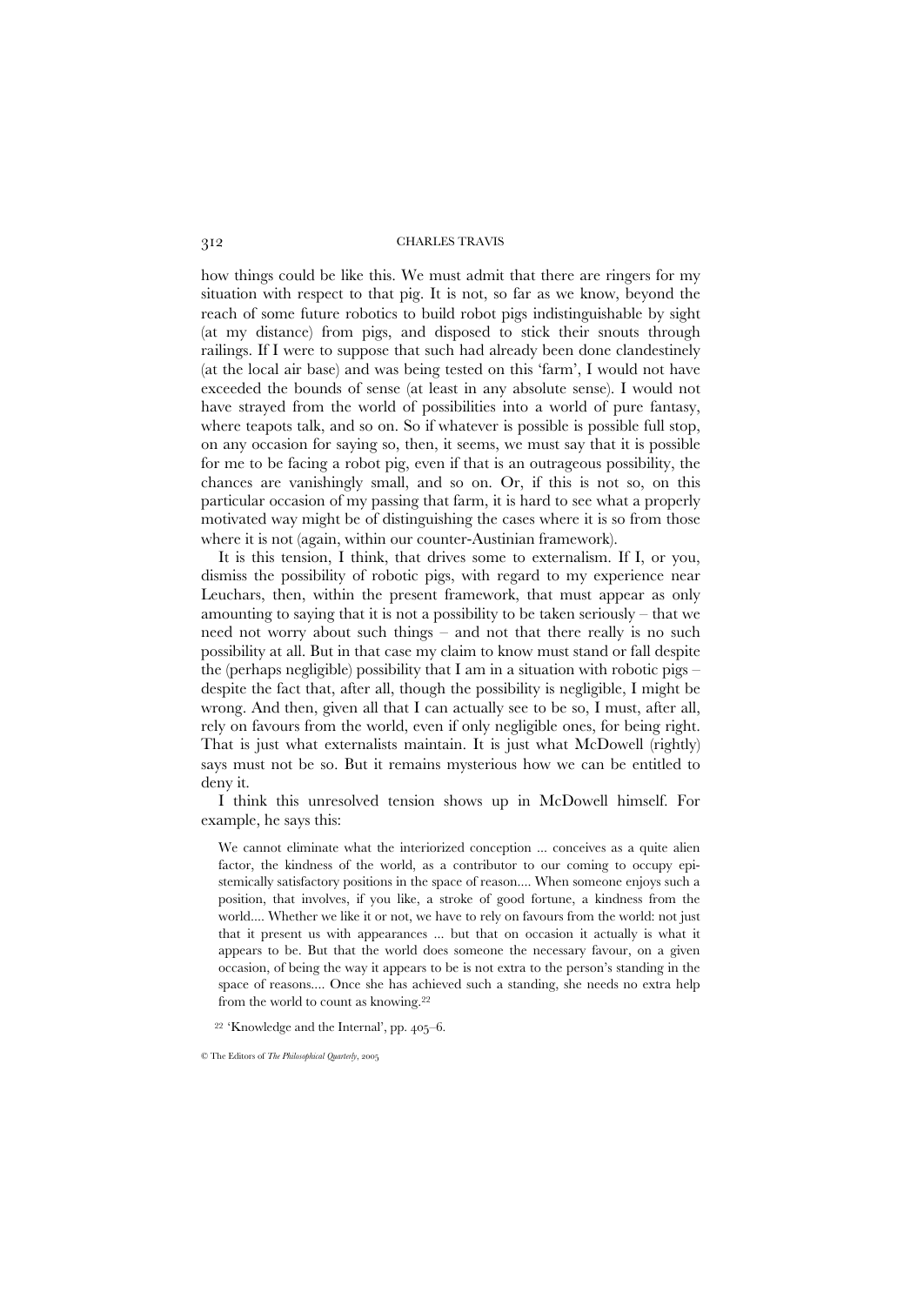The favour the world must do me if, as I find myself at time *t*, I am to know that  $\beta$ , is that 'it actually is what it appears to be' – that  $\beta$  actually is so, rather than (for me, then, undetectably) merely appearing to be so. But, the idea is, once that favour is done, that it has been may be part of my standing in the space of reasons: part, that is, of what it is for me to know that  $p$ . In which case, my enjoying the standing means that I need no favours.

The human intellect and senses are, to be sure, inherently fallible, though hardly inveterately so. As Austin reminds us ('Other Minds', p. 98), 'a "theory of knowledge" which denies this liability' ends up 'denying the existence of "knowledge"'. But though there is this inherent liability, there is no room, I suggest, for the sort of favour McDowell here envisages. I face a pig, just on the other side of the railing from me. What I see (whether I realize this or not) is a pig before me. If I take in (register, am aware of) my doing *that*, then I have that – that I see a pig before me – as my reason for taking there to be a pig before me; in which case I have proof, in the strictest sense of proof, that there is one before me. To take this in – to *register* it, and not merely, say, to surmise it  $-I$  must have a suitable ability. I must be able to tell *when* I see a pig before me. If I have such an ability, then one favour I do not need from the world is that things 'be what they appear'. My ability is precisely one to tell how (in the relevant respect) things are. If I lack such an ability, then I cannot be said to know there is a pig before me – in the crucial instance, to register, rather than surmise. In that case, favours from the world cannot help me. So there is no room for McDowell's envisaged favours. True, any such human ability is an ability at all (alternatively, one someone has) only in an hospitable environment. I know a pig when I see one; but I could not claim this were my environment in fact rife with peccaries, and were peccaries indistinguishable (to a non-expert) from pigs. So I may, if so inclined, thank the world for providing an hospitable environment. But that is far from owing it thanks for things' being, on this particular occasion, 'what they appear'.

McDowell's picture thus makes room for a possibility that should not be there. I owe thanks to the world, in the indicated way, only if there is a possibility that things are not 'as they appear'. That it makes this room is unsurprising, since it leaves out Austin's contribution: occasion-sensitivity. Without that, things may always fail to be what they appear. For they may so fail if there may be a ringer pig (a peccary) before me. But, without Austin, there may be, full stop, if it is ever true to say there might. And surely *sometimes* (in philosophy, for example), it would be true to say this. Nothing in nature makes it strictly impossible for a peccary ringer pig to be before me. Sometimes *that* fact can be expressed by saying that it is possible for me to be seeing such a ringer. So, without Austin, it is always true to say